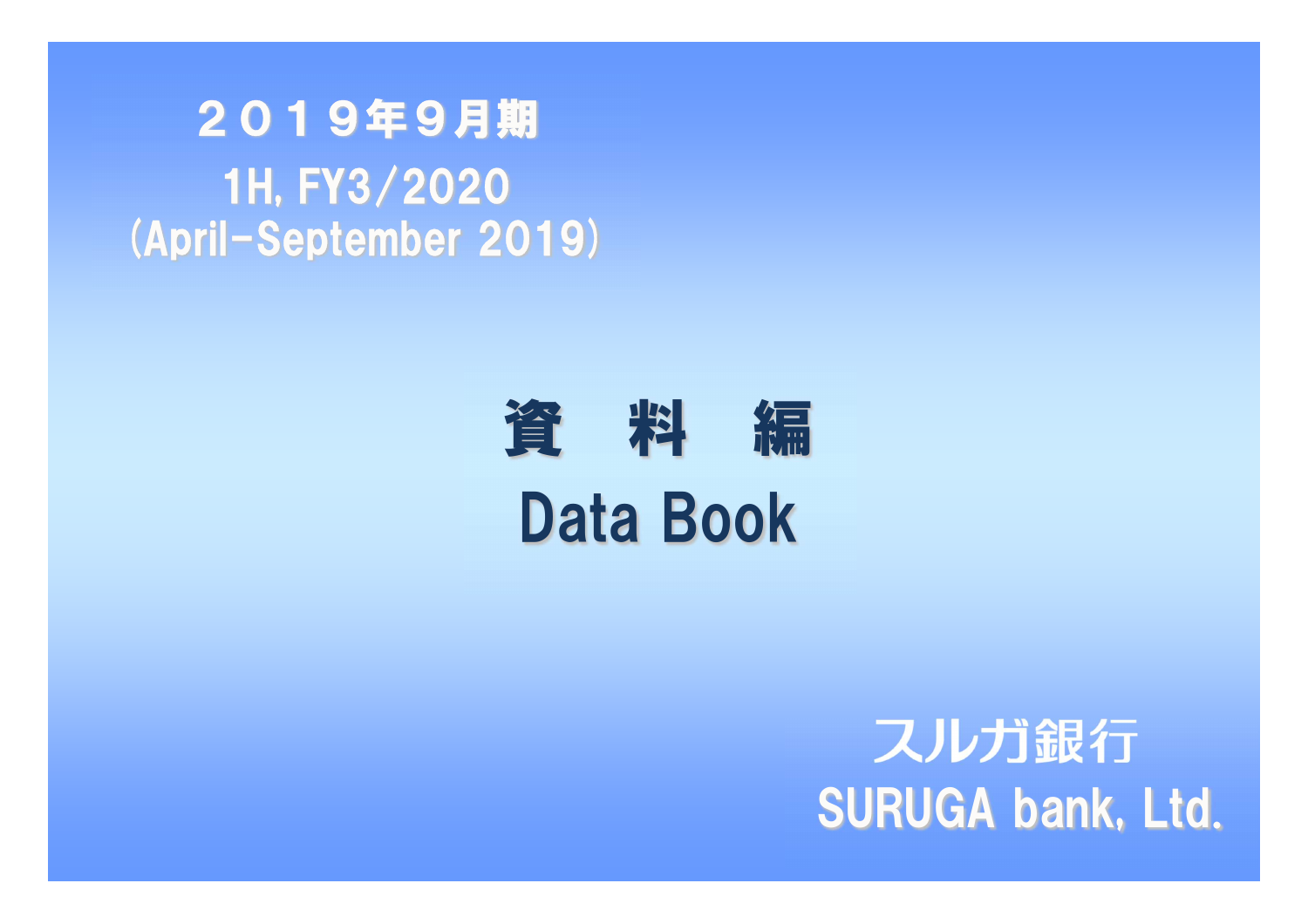# 目次Table of contents

| 財務サマリー(連結・単体)<br>Summary of financial results (Consolidated / Non-consolidated)                                           | $\mathbf 1$    |
|---------------------------------------------------------------------------------------------------------------------------|----------------|
| 貸出金(末残)<br>Loans (Period-end balance)                                                                                     | $\mathbf{2}$   |
| 業種別貸出金(末残)<br>Loan breakdown by industry (Period-end balance)                                                             | 3              |
| 預金(末残)<br>Deposits (Period-end balance)                                                                                   | $\overline{4}$ |
| 預金(平残・利回り)<br>Deposits (Average balance / Yield)                                                                          | $5\phantom{1}$ |
| 有価証券(末残・平残・利回り・評価損益)<br>Securities (Period-end balance / Average balance / Yield / Unrealized gains (losses))             | 6              |
| 個人預り資産(末残)<br>Individual deposit assets (Period-end balance)                                                              | $\overline{7}$ |
| 利ざや(全体・国内)・経営指標・従業員数・店舗数<br>Interest margins (Overall / Domestic) / Management indices / Number of employees and branches | 8              |
| 与信関連費用<br><b>Credit costs</b>                                                                                             | 9              |
| 自己資本比率<br>Capital adequacy ratio                                                                                          | 10             |
| グループ会社の業績                                                                                                                 | $11$           |

Summary of financial results of subsidiaries and affiliates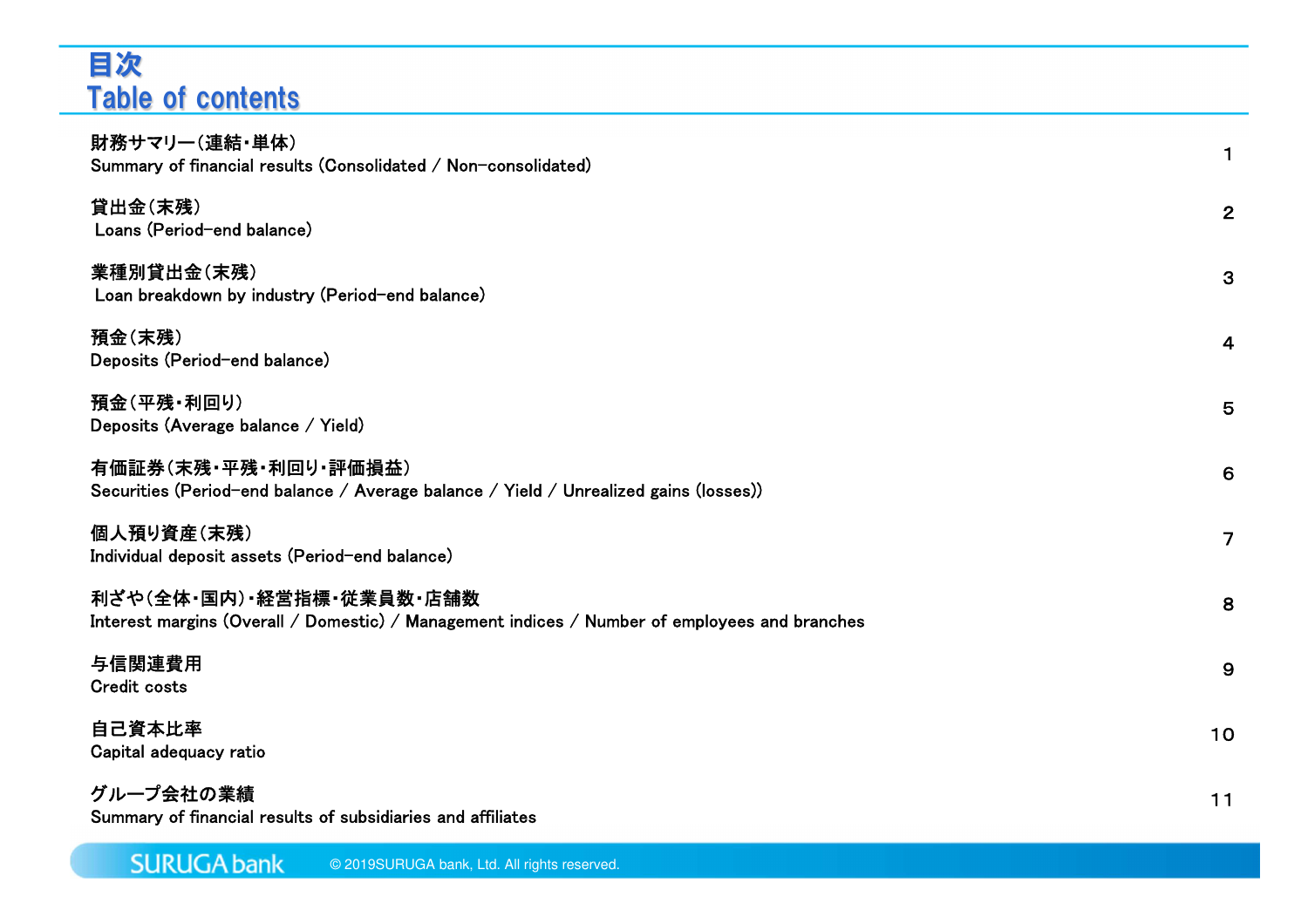## 財務サマリー(連結・単体)Summary of financial results (Consolidated / Non-consolidated)

| 連結 / Consolidated                       |            |            |            |            | $(10$ 億円 $\angle$ Billions of yen) |
|-----------------------------------------|------------|------------|------------|------------|------------------------------------|
|                                         | 1H, FY3/16 | 1H, FY3/17 | 1H, FY3/18 | 1H, FY3/19 | 1H, FY3/20                         |
| 業務粗利益 / Gross operating profit          | 56.7       | 58.5       | 62.5       | 57.0       | 47.6                               |
| 業務純益 / Net operating profit             | 32.1       | 32.1       | 36.2       | 3.5        | 21.1                               |
| 実質与信費用 / Actual credit costs            | 3.1        | 4.3        | 5.4        | 124.1      | 8.5                                |
| 経常利益 / Ordinary profit                  | 28.9       | 28.0       | 31.1       | (85.7)     | 20.0                               |
| 親会社株主に帰属する中間純利益 又は                      |            |            |            |            |                                    |
| 親会社株主に帰属する中間純損失/                        | 18.9       | 19.2       | 21.1       | (100.7)    | 15.9                               |
| Profit attributable to owners of parent |            |            |            |            |                                    |

### (末残 / Period-end balance)

 / Period-end balance) (10億円 / Billions of yen) Sep. 15 Sep. 16 Sep. 17 Sep. 18 Sep. 19 預金 / Deposits <u>金/ Deposits 4,075.9 4,089.1 4,065.8 3,410.3 3,159.0</u><br>出金/Loans 3,057.4 3,184.7 3,286.9 3,090.9 2,677.6 貸出金 / Loans 金/Loans 3,057.4 3,184.7 3,286.9 3,090.9 2,677.6<br>証券 / Securities 227.5 225.0 125.5 144.3 129.8 有価証券券/ Securities 227.5 225.0 125.5 144.3 129.8<br>/ Total net assets 304.8 315.4 362.5 238.9 253.6 純資産 / Total net assets 産/ Total net assets 304.8 315.4 362.5 238.9 253.6<br>産/ Total assets 4 418 7 4 438 1 4 465 4 3 747 7 3 441 5 総資産 / Total assets / Total assets 4,418.7 4,438.1 4,465.4 3,747.7 3,441.5

### 単体 / Non-consolidated

| 単体<br>$\angle$ Non-consolidated |                 |                   |            | ′10億円.     | Billions of yen) |
|---------------------------------|-----------------|-------------------|------------|------------|------------------|
|                                 | 1H, FY3/16      | 1H, FY3/17        | 1H, FY3/18 | 1H, FY3/19 | 1H, FY3/20       |
| 業務粗利益<br>Gross operating profit | 53.0            | 54.0              | 57.0       | 53.9       | 42.4             |
| 業務純益 /<br>Net operating profit  | 29.8            | 30.0 <sub>1</sub> | 33.1       | 3.3        | 18.3             |
| 実質与信費用 / Actual credit costs    | $\overline{.7}$ | 2.3               | 3.2        | 119.6      | 6.3              |
| 経常利益 /<br>Ordinary profit       | 27.8            | 27.4              | 29.9       | (83.7)     | 19.3             |
| 中間純利益 又は中間純損失/ Net              | 18.5            | 19.1              | 20.4       | (98.2)     | 15.6             |
| income                          |                 |                   |            |            |                  |

| (末残 /<br>Period-end balance) |         |         |         | (10億円   | Billions of yen) |
|------------------------------|---------|---------|---------|---------|------------------|
|                              | Sep. 15 | Sep. 16 | Sep. 17 | Sep. 18 | Sep. 19          |
| 預金<br><b>Deposits</b>        | 4,081.9 | 4,097.6 | 4,076.0 | 3,415.9 | 3,164.9          |
| 貸出金ノ<br>Loans                | 3,057.8 | 3,184.6 | 3,286.0 | 3,085.8 | 2,671.6          |
| 有価証券<br>Securities           | 231.5   | 230.9   | 130.9   | 147.2   | 132.5            |
| 純資産<br>Total net assets      | 294.8   | 306.6   | 352.4   | 229.2   | 239.0            |
| 総資産<br><b>Total assets</b>   | 4,407.9 | 4,431.9 | 4,458.8 | 3,735.8 | 3,424.6          |
|                              |         |         |         |         |                  |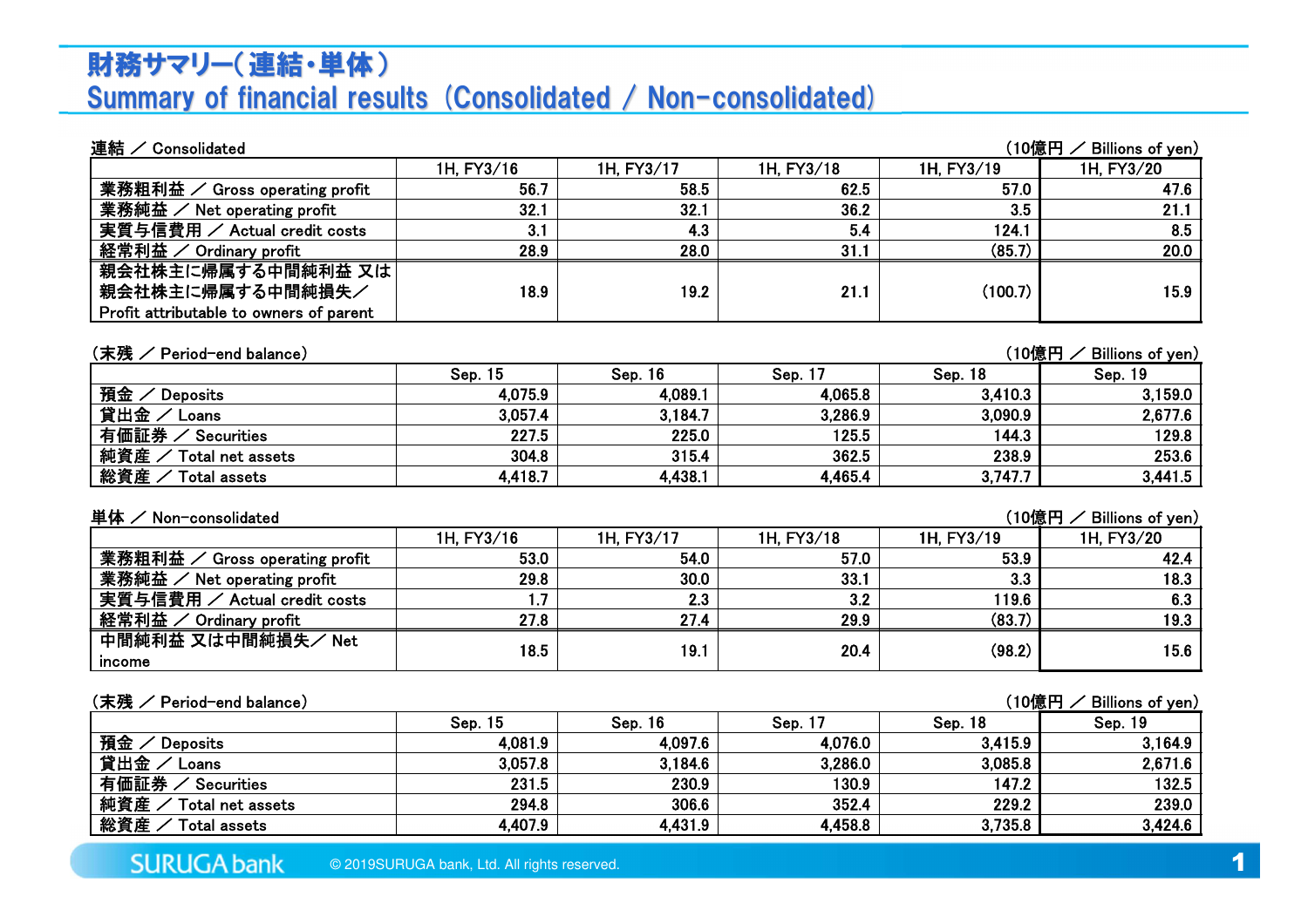# 貸出金(末残)Loans (Period-end balance)

| (末残 /<br>(10億円<br>Period-end balance)<br>Billions of yen)<br>FY3/20 |                                                                                                                          |         |         |         |         |         |         |         |         |         |         |         |  |  |  |
|---------------------------------------------------------------------|--------------------------------------------------------------------------------------------------------------------------|---------|---------|---------|---------|---------|---------|---------|---------|---------|---------|---------|--|--|--|
|                                                                     | FY3/16<br>FY3/18<br>FY3/15<br>FY3/17<br>FY3/19                                                                           |         |         |         |         |         |         |         |         |         |         |         |  |  |  |
|                                                                     | <b>Mar. 15</b><br>Mar. 16<br>Mar. 17<br><b>Mar. 18</b><br>Sep. 15<br>Sep. 17<br>Mar. 19<br>Sep. 18<br>Sep. 14<br>Sep. 16 |         |         |         |         |         |         |         |         |         |         |         |  |  |  |
|                                                                     | 総貸出金 /<br><b>Total loans</b>                                                                                             | 2,954.2 | 3,011.3 | 3,057.8 | 3,137.6 | 3.184.6 | 3,253.7 | 3,286.0 | 3,245.9 | 3,085.8 | 2,898.8 | 2,671.6 |  |  |  |
|                                                                     | 個人ローン / Consumer loans                                                                                                   | 2,549.7 | 2,610.2 | 2,672.5 | 2,772.2 | 2,835.7 | 2,907.3 | 2,963.4 | 2,925.9 | 2,790.8 | 2,664.8 | 2,455.4 |  |  |  |
|                                                                     | 法人 / Corporates                                                                                                          | 385.0   | 374.4   | 367.5   | 347.7   | 332.7   | 336.7   | 316.9   | 312.6   | 290.8   | 229.2   | 212.5   |  |  |  |
|                                                                     | 公金<br>Government institutions                                                                                            | 19.4    | 26.6    | 17.7    | 17.5    | 16.1    | 9.7     | 5.6     | 7.2     | 4.1     | 4.7     | 3.6     |  |  |  |

(ローンの種別ごとの残高、利回り / Outstanding balance, yield by loan category) (10億円 / Billions of yen)

|                                           | Sep.18                      |              | <b>Mar.19</b>               |              | Sep.19                      |              |
|-------------------------------------------|-----------------------------|--------------|-----------------------------|--------------|-----------------------------|--------------|
| ローン種類<br>Loan category                    | 残高<br>Period-end<br>balance | 利回り<br>Yield | 残高<br>Period-end<br>balance | 利回り<br>Yield | 残高<br>Period-end<br>balance | 利回り<br>Yield |
| 有担保ローン / Secured loans                    | 2,533.3                     | 3.39%        | 2,424.4                     | 3.24%        | 2,231.5                     | 3.17%        |
| 住宅ローン / Housing loans                     | 653.3                       | 2.91%        | 618.6                       | 2.89%        | 582.0                       | 2.88%        |
| ワンルームローン / Studio apartment loans         | 362.7                       | 3.47%        | 329.4                       | 3.44%        | 213.0                       | 3.42%        |
| 一棟収益ローン / Single building apartment loans | .263.6                      | 3.73%        | 1,226.9                     | 3.51%        | 1,193.0                     | 3.41%        |
| シェアハウスローン / Share house loans             | 203.0                       | 2.34%        | 201.9                       | 1.99%        | 199.2                       | 1.83%        |
| その他有担保ローン / Other secured loans           | 50.7                        | 4.90%        | 47.6                        | 4.88%        | 44.3                        | 4.89%        |
| 無担保ローン / Unsecured loans                  | 257.5                       | 10.02%       | 240.3                       | 10.09%       | 223.8                       | 10.16%       |
| カードローン / Card Ioans                       | 167.3                       | 11.28%       | 157.2                       | 11.37%       | 147.6                       | 11.45%       |
| 無担保証書貸付等 / Unsecured certificate loans    | 90.2                        | 7.69%        | 83.1                        | 7.68%        | 76.2                        | 7.66%        |
| 個人ローン / Consumer loans                    | 2,790.8                     | 4.00%        | 2,664.8                     | 3.86%        | 2,455.4                     | 3.79%        |
| ※利回りは対顧客利回り(保証料、未収利息勘案前)、末残ベース            |                             |              |                             |              |                             |              |

(Note1) Yield: Yield for customers (excluding guarantee fee, accrued interest), period-end balance basis

※ワンルームローン・有担保ローン・個人ローンの利回りは証券化した債権を原債権ベースで算出

(Note2) Yield of Studio apartment loans, secured loans and consumer loans are calculated based on originals claims before securitization.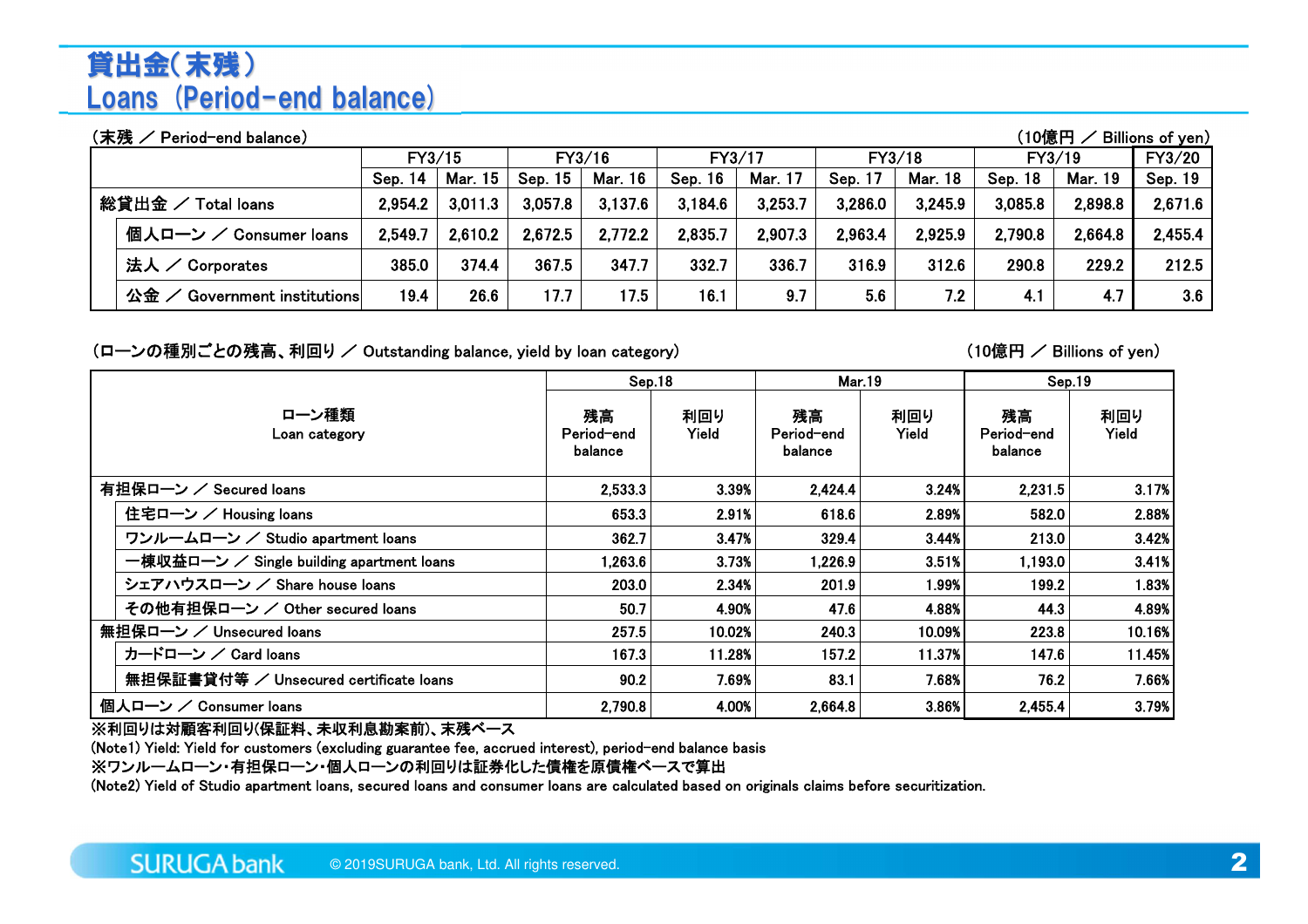# 業種別貸出金(末残)Loan breakdown by industry (Period-end balance)

|                               |         |        |                   |       |                   |         |                |       | (10億円 / Billions of yen) |         |                    |       |                   |                |                |         |                |       |                |       |                |        |
|-------------------------------|---------|--------|-------------------|-------|-------------------|---------|----------------|-------|--------------------------|---------|--------------------|-------|-------------------|----------------|----------------|---------|----------------|-------|----------------|-------|----------------|--------|
|                               |         | FY3/15 |                   |       |                   |         | FY3/16         |       |                          | FY3/17  |                    |       | FY3/18            |                |                |         | FY3/19         |       |                |       | FY3/20         |        |
|                               | Sep. 14 |        | <b>Mar. 15</b>    |       |                   | Sep. 15 | Mar. 16        |       |                          | Sep. 16 | Mar. 17<br>Sep. 17 |       |                   | <b>Mar. 18</b> |                | Sep. 18 |                |       | <b>Mar. 19</b> |       | Sep. 19        |        |
|                               |         | 構成比    |                   | 構成比   |                   | 構成比     |                | 構成比   |                          | 構成比     |                    | 構成比   |                   | 構成比            |                | 構成比     |                | 構成比   |                | 構成比   |                | 構成比    |
|                               |         | % to   |                   | % to  |                   | % to    |                | % to  |                          | % to    |                    | % to  |                   | % to           |                | % to    |                | % to  |                | % to  |                | % to   |
|                               |         | Total  |                   | Total |                   | Total   |                | Total |                          | Total   |                    | Total |                   | Total          |                | Total   |                | Total |                | Total |                | Total  |
| 製造業                           | 67.1    | 2.2%   | 70.1              | 2.3%  | 72.2              | 2.3%    | 66.3           | 2.1%  | 65.3                     | 2.0%    | 66.7               | 2.0%  | 54.2              | 1.6%           | 54.2           | 1.6%    | 48.1           | 1.5%  | 38.6           | 1.3%  | 37.3           | 1.3%   |
| Manufacturing                 |         |        |                   |       |                   |         |                |       |                          |         |                    |       |                   |                |                |         |                |       |                |       |                |        |
| 農業、林業                         | 5.7     | 0.1%   | 5.6               | 0.1%  | 5.5               | 0.1%    | 5.4            | 0.1%  | 5.2                      | 0.1%    | 5.1                | 0.1%  | 5.0               | 0.1%           | 4.9            | 0.1%    | 4.7            | 0.1%  | 4.6            | 0.1%  | 4.5            | 0.1%   |
| Agriculture and forestry      |         |        |                   |       |                   |         |                |       |                          |         |                    |       |                   |                |                |         |                |       |                |       |                |        |
| 漁業                            | 0.4     | 0.0%   | 0.4               | 0.0%  | 0.1               | 0.0%    | 0.1            | 0.0%  | 0.0                      | 0.0%    | 0.0                | 0.0%  | 0.0               | 0.0%           | 0.0            | 0.0%    | 0.0            | 0.0%  | 0.0            | 0.0%  | 0.0            | 0.0%   |
| Fisherv                       |         |        |                   |       |                   |         |                |       |                          |         |                    |       |                   |                |                |         |                |       |                |       |                |        |
| 鉱業、採石業、砂利採取業                  |         |        |                   |       | 0.0               | 0.0%    |                |       |                          |         |                    |       |                   |                |                |         | 0.2            | 0.0%  | 0.2            | 0.0%  | 0.2            | 0.0%   |
| Mining, quarrying and gravel  |         |        |                   |       |                   |         |                |       |                          |         |                    |       |                   |                |                |         |                |       |                |       |                |        |
| 建設業                           | 22.9    | 0.7%   | 21.8              | 0.7%  | 19.5              | 0.6%    | 19.0           | 0.6%  | 17.0                     | 0.5%    | 16.6               | 0.5%  | 15.2              | 0.4%           | 15.4           | 0.4%    | 13.1           | 0.4%  | 12.7           | 0.4%  | 8.7            | 0.3%   |
| Construction                  |         |        |                   |       |                   |         |                |       |                          |         |                    |       |                   |                |                |         |                |       |                |       |                |        |
| 電気、ガス、熱供給、水道業                 | 5.9     | 0.1%   | 6.7               | 0.2%  | 5.6               | 0.1%    | 5.4            | 0.1%  | 5.2                      | 0.1%    | 5.0                | 0.1%  | 3.1               | 0.0%           | 1.0            | 0.0%    | 1.1            | 0.0%  | 1.0            | 0.0%  | 1.0            | 0.0%   |
| <b>Utilities</b>              |         |        |                   |       |                   |         |                |       |                          |         |                    |       |                   |                |                |         |                |       |                |       |                |        |
| 情報通信業                         | 1.6     | 0.0%   | 1.5               | 0.0%  | 1.6               | 0.0%    | 1.5            | 0.0%  | 1.5                      | 0.0%    | 1.5                | 0.0%  | 1.4               | 0.0%           | 1.6            | 0.0%    | 1.3            | 0.0%  | $1.3$          | 0.0%  | 1.2            | 0.0%   |
| Information and communication |         |        |                   |       |                   |         |                |       |                          |         |                    |       |                   |                |                |         |                |       |                |       |                |        |
| 運輸業、郵便業                       |         |        |                   |       |                   |         |                |       |                          |         |                    |       |                   |                |                |         |                |       |                |       |                |        |
| Transportation and            | 13.7    | 0.4%   | 13.0              | 0.4%  | 13.0              | 0.4%    | 12.0           | 0.3%  | 11.9                     | 0.3%    | 13.5               | 0.4%  | 13.2              | 0.4%           | 13.8           | 0.4%    | 12.7           | 0.4%  | 9.9            | 0.3%  | 9.8            | 0.3%   |
| postal service                |         |        |                   |       |                   |         |                |       |                          |         |                    |       |                   |                |                |         |                |       |                |       |                |        |
| 卸売業、小売業                       | 49.1    | 1.6%   | 47.0              | 1.5%  | 44.0              | 1.4%    | 42.0           | 1.3%  | 38.8                     | 1.2%    | 38.9               | 1.1%  | 37.4              | 1.1%           | 35.8           | 1.1%    | 31.6           | 1.0%  | 31.0           | 1.0%  | 31.6           | 1.1%   |
| Wholesale and retail trade    |         |        |                   |       |                   |         |                |       |                          |         |                    |       |                   |                |                |         |                |       |                |       |                |        |
| 金融業、保険業                       | 81.2    | 2.6%   | 72.1              | 2.3%  | 73.6              | 2.4%    | 73.6           | 2.3%  | 73.0                     | 2.2%    | 74.7               | 2.2%  | 74.0              | 2.2%           | 74.7           | 2.3%    | 70.6           | 2.2%  | 27.8           | 0.9%  | 27.2           | 1.0%   |
| Finance and insurance         |         |        |                   |       |                   |         |                |       |                          |         |                    |       |                   |                |                |         |                |       |                |       |                |        |
| 不動産業、物品賃貸業                    |         |        |                   |       |                   |         |                |       |                          |         |                    |       |                   |                |                |         |                |       |                |       |                |        |
| Real estate, goods rental     | 86.8    | 2.8%   | 87.6              | 2.9%  | 85.8              | 2.8%    | 77.3           | 2.4%  | 70.2                     | 2.2%    | 71.4               | 2.1%  | 70.3              | 2.1%           | 69.3           | 2.1%    | 67.5           | 2.1%  | 64.0           | 2.2%  | 53.7           | 2.0%   |
| and leasing                   |         |        |                   |       |                   |         |                |       |                          |         |                    |       |                   |                |                |         |                |       |                |       |                |        |
| 各種サービス業                       | 45.5    | 1.5%   | 43.0              | 1.4%  | 40.6              | 1.3%    | 38.5           | 1.2%  | 37.6                     | 1.1%    | 36.2               | 1.1%  | 35.6              | 1.0%           | 33.6           | 1.0%    | 30.9           | 1.0%  | 28.8           | 0.9%  | 27.6           | 1.0%   |
| <b>Services</b>               |         |        |                   |       |                   |         |                |       |                          |         |                    |       |                   |                |                |         |                |       |                |       |                |        |
| 国·地方公共団体                      |         |        |                   |       |                   |         |                |       |                          |         |                    |       |                   |                |                |         |                |       |                |       |                |        |
| Government and                | 19.4    | 0.6%   | 26.6              | 0.8%  | 17.7              | 0.5%    | 17.5           | 0.5%  | 16.1                     | 0.5%    | 9.7                | 0.2%  | 5.6               | 0.1%           | 7.2            | 0.2%    | 4.1            | 0.1%  | 4.7            | 0.1%  | 3.6            | 0.1%   |
| municipal government          |         |        |                   |       |                   |         |                |       |                          |         |                    |       |                   |                |                |         |                |       |                |       |                |        |
| その他                           |         |        |                   |       |                   |         |                |       |                          |         |                    |       |                   |                |                |         |                |       |                |       |                |        |
| Others                        | 2,554.3 |        | 84.8% 2.615.3     |       | 86.8% 2.678.2     |         | 87.5% 2.778.3  |       | 88.5% 2.842.3            |         | 89.2% 2.913.9      |       | 89.5% 2.970.3     |                | 90.3% 2.933.8  |         | 90.3% 2.799.1  |       | 90.7% 2.673.6  |       | 92.2% 2.464.7  | 92.2%  |
| 合計                            |         |        |                   |       | $100.0\%$ 3.057.8 |         |                |       |                          |         | 100.0% 3.253.7     |       | $100.0\%$ 3.286.0 |                |                |         | 100.0% 3.085.8 |       |                |       | 100.0% 2.671.6 | 100.0% |
| <b>Total</b>                  | 2.954.2 |        | $100.0\%$ 3.011.3 |       |                   |         | 100.0% 3.137.6 |       | 100.0% 3.184.6           |         |                    |       |                   |                | 100.0% 3.245.9 |         |                |       | 100.0% 2.898.8 |       |                |        |

 $(1000 - 1000)$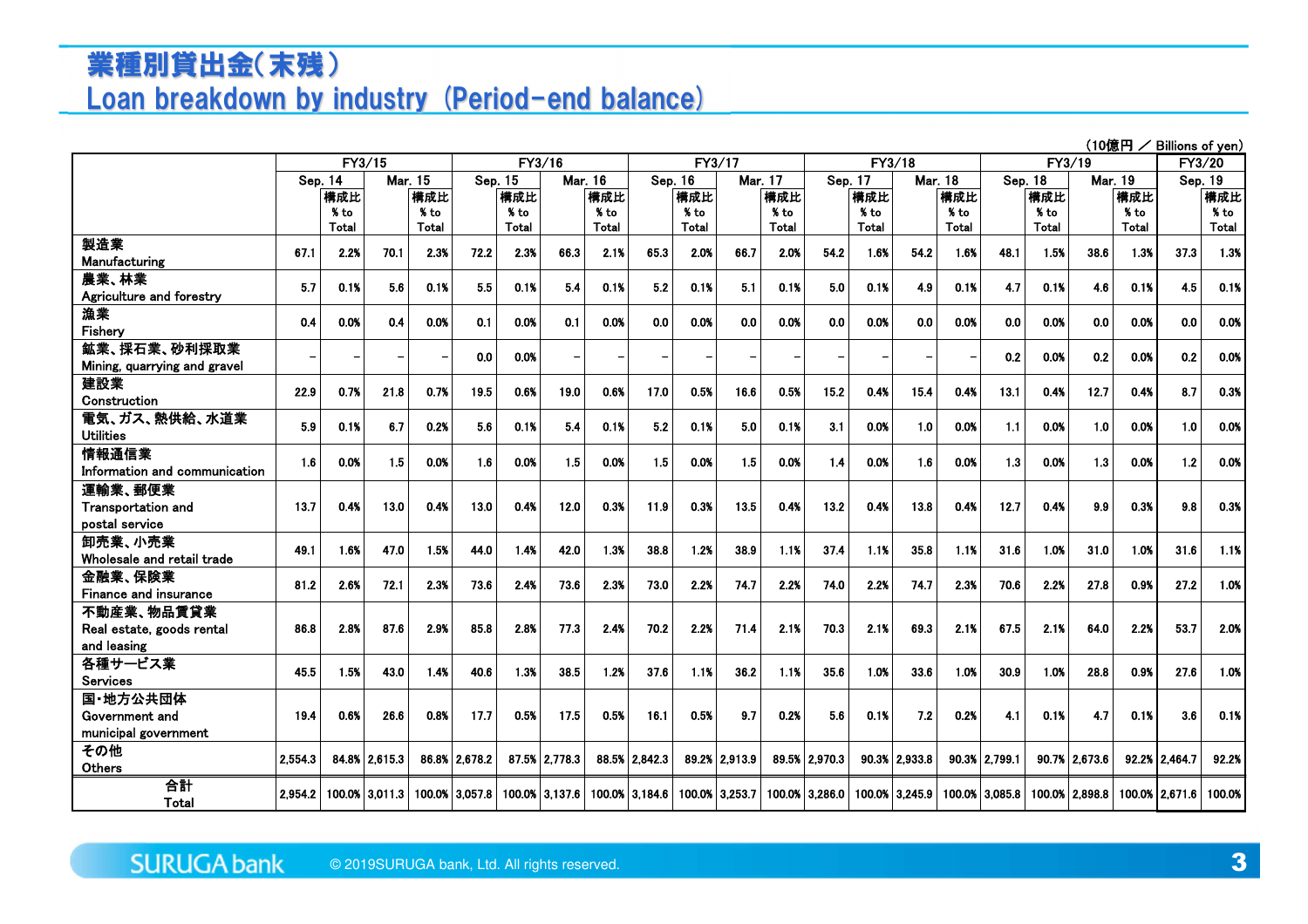# 預金(末残)Deposits (Period-end balance)

 $\frac{(10億円 / Billions of yen)  
FY3/19 FY3/20$ FY3/155 FY3/16 FY3/17 FY3/18 FY3/19 FY3/20 Sep. 144 | Mar. 15 | Sep. 15 | Mar. 16 | Sep. 16 | Mar. 17 | Sep. 17 | Mar. 18 | Sep. 18 | Mar. 19 | Sep. 19 総預金 Total deposits 3,843.3 3,959.1 4,081.9 4,056.4 4,097.6 4,105.4 4,076.0 4,089.6 3,415.9 3,165.6 3,164.9 円貨預金 Yen deposits 3,686.8 3,774.0 3,904.3 3,949.2 4,011.1 4,026.9 3,960.1 4,083.5 3,410.9 3,161.4 3,160.9 外貨預金 Foreign currency depositss 156.5 185.1 177.6 107.1 86.4 78.5 115.9 6.1 4.9 4.2 4.0 個人 Individuals 2,821.4 2,889.4 2,983.7 3,085.9 3,134.7 3,190.8 3,208.2 3,191.8 2,743.3 2,505.7 2,456.1 円貨預金 Yen deposits 2,812.7 2,882.2 2,977.2 3,079.5 3,128.5 3,184.4 3,201.8 3,185.9 2,738.4 2,501.6 2,452.1 外貨預金 Foreign currency deposits 8.6 7.1 6.4 6.3 6.2 6.3 6.3 5.9 4.8 4.1 3.9 法人 Corporates 630.2 580.3 557.8 507.2 517.7 484.0 507.5 501.4 453.0 456.6 463.6 円貨預金 Yen deposits 549.7 501.6 470.7 445.6 471.6 476.8 500.2 501.2 452.8 456.5 463.6 外貨預金 Foreign currencyv deposits 80.4 78.7 87.0 61.5 46.1 7.2 7.3 0.2 0.1 0.0 0.0 公金 Government institutions 391.7 489.3 540.4 463.3 445.0 430.5 360.2 396.3 219.5 203.3 245.1 円貨預金 Yen depositss 324.3 390.1 456.3 424.0 411.0 365.6 258.0 396.3 219.5 203.3 245.1<br>s 外貨預金 Foreignn currency deposits 67.3 99.1 84.0 39.3 34.0 64.9 102.2 <br>n currency deposits 67.3 99.1 84.0 39.3 34.0 64.9 102.2

### ※円貨預金=NCD含まず、非居住者円預金を含む。

(Note) Yen deposits exclude NCD and include non-resident yen deposits.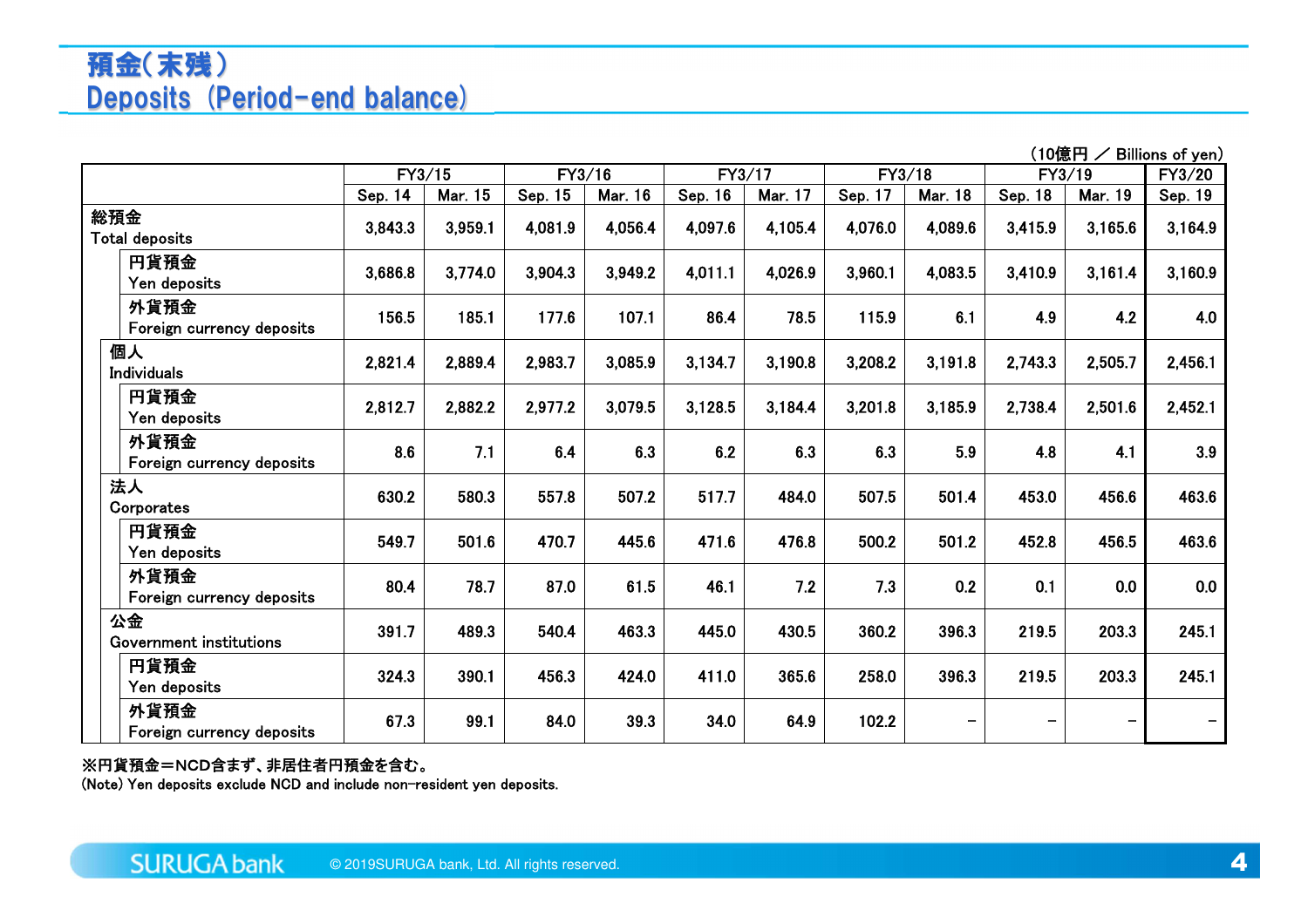# 預金(平残・利回り)Deposits (Average balance / Yield)

|                                   |                                 |           |                                 |           |                      |           |            |           |                          | (10億円 /                  | Billions of yen)  |
|-----------------------------------|---------------------------------|-----------|---------------------------------|-----------|----------------------|-----------|------------|-----------|--------------------------|--------------------------|-------------------|
|                                   | FY3/15                          |           | FY3/16                          |           |                      | FY3/17    |            | FY3/18    |                          | FY3/19                   | FY3/20            |
|                                   | $\overline{1}^{\text{st}}$ half | Full year | $\overline{1}^{\text{st}}$ half | Full year | 1 <sup>st</sup> half | Full year | $1st$ half | Full year | 1 <sup>st</sup> half     | Full year                | $1^{\rm st}$ half |
| 総預金<br><b>Total deposits</b>      | 3,789.3                         | 3,813.1   | 3,967.8                         | 4,012.6   | 4,036.3              | 4,054.5   | 4,050.1    | 4,047.0   | 3,791.3                  | 3,504.2                  | 3,078.9           |
| 円貨預金<br>Yen deposits              | 3,651.1                         | 3,669.0   | 3,803.7                         | 3,853.8   | 3,960.4              | 3,982.7   | 3,969.1    | 3,975.5   | 3,785.4                  | 3,499.0                  | 3,074.9           |
| 外貨預金<br>Foreign currency deposits | 138.2                           | 144.0     | 164.0                           | 158.7     | 75.8                 | 71.7      | 80.9       | 71.5      | 5.8                      | 5.1                      | 4.0               |
| 個人<br><b>Individuals</b>          | 2,767.0                         | 2,807.3   | 2,914.5                         | 2,966.5   | 3,097.9              | 3,127.5   | 3,195.3    | 3,198.8   | 3,015.1                  | 2,799.2                  | 2,464.7           |
| 円貨預金<br>Yen deposits              | 2,758.0                         | 2,799.0   | 2,907.7                         | 2,959.9   | 3,091.6              | 3,121.2   | 3,189.0    | 3,192.6   | 3,009.6                  | 2,794.2                  | 2,460.7           |
| 外貨預金<br>Foreign currency deposits | 9.0                             | 8.3       | 6.7                             | 6.6       | 6.2                  | 6.3       | 6.3        | 6.1       | 5.5                      | 4.9                      | 3.9               |
| 法人<br>Corporates                  | 607.4                           | 583.5     | 541.4                           | 540.4     | 485.1                | 482.6     | 486.9      | 487.1     | 472.2                    | 440.4                    | 390.3             |
| 円貨預金<br>Yen deposits              | 526.6                           | 503.6     | 462.2                           | 461.5     | 448.9                | 456.8     | 479.7      | 481.3     | 471.9                    | 440.2                    | 390.3             |
| 外貨預金<br>Foreign currency deposits | 80.7                            | 79.8      | 79.2                            | 78.8      | 36.2                 | 25.8      | 7.1        | 5.7       | 0.2                      | 0.1                      | 0.0               |
| 公金<br>Government institutions     | 414.8                           | 422.2     | 511.8                           | 505.6     | 453.2                | 444.2     | 367.8      | 361.0     | 303.9                    | 264.5                    | 223.8             |
| 円貨預金<br>Yen deposits              | 366.4                           | 366.3     | 433.7                           | 432.3     | 419.9                | 404.6     | 300.3      | 301.4     | 303.9                    | 264.5                    | 223.8             |
| 外貨預金<br>Foreign currency deposits | 48.4                            | 55.8      | 78.0                            | 73.3      | 33.3                 | 39.5      | 67.4       | 59.6      | $\overline{\phantom{m}}$ | $\overline{\phantom{m}}$ |                   |

### ※ 円貨預金=NCD含まず、非居住者円預金を含む。

(Note) Yen deposits exclude NCD and include non-resident yen deposits.

|                            |                              |                      |           |                      |           |                      |           |                      |           |                      |           | (96)                 |
|----------------------------|------------------------------|----------------------|-----------|----------------------|-----------|----------------------|-----------|----------------------|-----------|----------------------|-----------|----------------------|
|                            |                              | FY3/15               |           |                      | FY3/16    | FY3/17               |           | FY3/18               |           |                      | FY3/19    | FY3/20               |
|                            |                              | 1 <sup>st</sup> half | Full year | 1 <sup>st</sup> half | Full year | 1 <sup>st</sup> half | Full year | 1 <sup>st</sup> half | Full year | 1 <sup>st</sup> half | Full year | 1 <sup>st</sup> half |
| 預金利回り<br>Yield on deposits |                              | 0.10                 | 0.10      | 0.10                 | 0.11      | 0.10                 | 0.10      | 0.09                 | 0.08      | 0.05                 | 0.04      | 0.03                 |
|                            | 流動性預金<br>Liquid deposits     | 0.02                 | 0.02      | 0.02                 | 0.02      | 0.00                 | 0.00      | 0.00                 | 0.00      | 0.00                 | 0.00      | 0.00                 |
|                            | 固定性預金<br>Fixed-term deposits | 0.14                 | 0.14      | 0.15                 | 0.15      | 0.15                 | 0.15      | 0.14                 | 0.13      | 0.08                 | 0.08      | 0.07                 |

**SURUGA bank** © 2019SURUGA bank, Ltd. All rights reserved.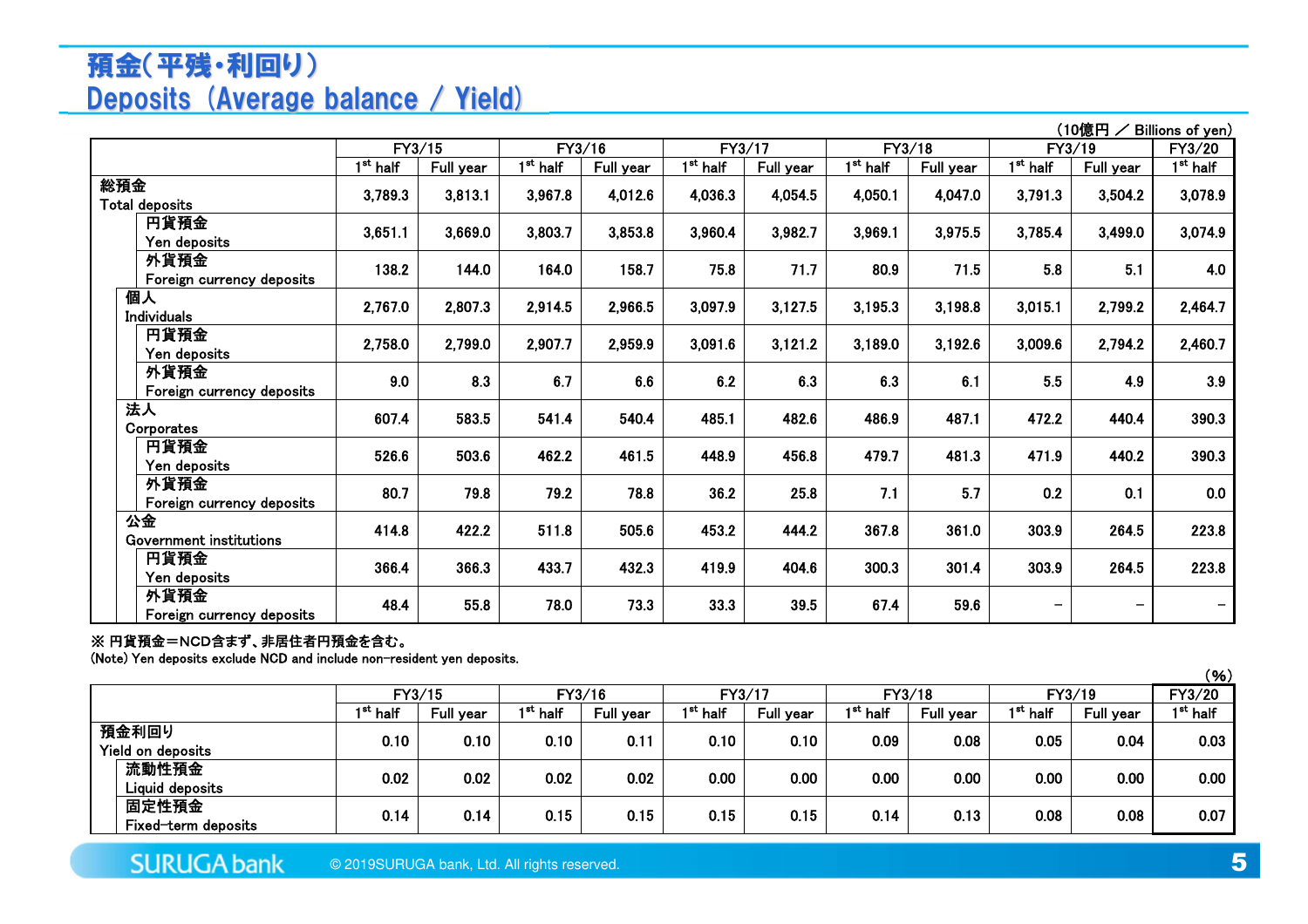# 有価証券(末残・平残・利回り・評価損益)Securities (Period-end balance / Average balance / Yield / Unrealized gains (losses))<br>.

| (末残・平残 /                  | Period-end balance / Average balance)                                                                                                                                                                                             |         |                   |         |         |         |         |         |         | (10億円   |                | Billions of yen) |
|---------------------------|-----------------------------------------------------------------------------------------------------------------------------------------------------------------------------------------------------------------------------------|---------|-------------------|---------|---------|---------|---------|---------|---------|---------|----------------|------------------|
|                           |                                                                                                                                                                                                                                   | FY3/15  |                   | FY3/16  |         | FY3/17  |         |         | FY3/18  | FY3/19  |                | FY3/20           |
|                           |                                                                                                                                                                                                                                   | Sep. 14 | Mar. 15           | Sep. 15 | Mar. 16 | Sep. 16 | Mar. 17 | Sep. 17 | Mar. 18 | Sep. 18 | <b>Mar. 19</b> | Sep. 19          |
| 有価証券                      | 末残 / Period-end balance                                                                                                                                                                                                           | 225.2   | 232.8             | 231.5   | 234.0   | 230.9   | 154.3   | 130.9   | 136.8   | 147.2   | 136.1          | 132.5            |
| <b>Securities</b>         | 平残 / Average balance                                                                                                                                                                                                              | 208.2   | 208.1             | 203.3   | 206.2   | 221.7   | 202.2   | 118.0   | 112.2   | 127.6   | 124.2          | 124.7            |
| 国債                        | 末残<br>Period-end balance                                                                                                                                                                                                          | 145.1   | 145.1             | 145.1   | 145.0   | 125.0   | 45.0    | -       |         |         |                |                  |
| Government bonds          | 平残<br>Average balance                                                                                                                                                                                                             | 145.2   | 145.2             | 145.4   | 145.2   | 138.8   | 117.0   | 17.3    | 8.7     |         |                |                  |
| 地方債                       | 末残 / Period-end balance                                                                                                                                                                                                           | 0.2     | 0.2               | 1.2     | 4.1     | 23.1    | 28.2    | 51.8    | 58.2    | 83.7    | 81.1           | 89.7             |
| <b>Municipal bonds</b>    | 平残/<br>Average balance                                                                                                                                                                                                            | 0.2     | 0.2               | 0.4     | 1.3     | 18.1    | 22.2    | 45.4    | 50.5    | 78.2    | 79.4           | 88.0             |
| 社債                        | 末残 / Period-end balance                                                                                                                                                                                                           | 2.2     | 1.7               | 1.6     | 2.0     | 2.0     | 2.6     | $3.6\,$ | 4.5     | 5.3     | 5.5            | 4.7              |
| Corporate bonds           | 平残 / Average balance                                                                                                                                                                                                              | 2.3     | 2.2               | 1.6     | 1.6     | 1.9     | 2.1     | 3.1     | 3.6     | 4.9     | 5.2            | 4.8              |
| 株式                        | 末残<br>Period-end balance                                                                                                                                                                                                          | 52.1    | 61.3              | 58.8    | 56.2    | 53.0    | 57.4    | 56.1    | 51.3    | 41.7    | 34.2           | 25.5             |
| <b>Stocks</b>             | 平残<br>Average balance                                                                                                                                                                                                             | 35.8    | 35.8              | 34.7    | 34.6    | 35.7    | 36.0    | 32.1    | 30.1    | 26.6    | 23.2           | 17.6             |
| 外国証券                      | 末残 / Period-end balance                                                                                                                                                                                                           | 11.2    | 9.6               | 8.5     | 7.0     | 4.9     | 4.6     | 4.7     | 4.6     | 4.9     | 3.8            | 0.9              |
| <b>Foreign securities</b> | 平残<br>Average balance                                                                                                                                                                                                             | 10.4    | 10.2 <sub>2</sub> | 9.0     | 8.5     | 5.8     | 5.1     | 4.1     | 4.1     | 4.1     | 3.7            | 2.9              |
| その他の証券                    | 末残 / Period-end balance                                                                                                                                                                                                           | 14.1    | 14.7              | 16.1    | 19.4    | 22.7    | 16.3    | 14.6    | 17.9    | 11.4    | 11.3           | 11.5             |
| Others                    | 平残 / Average balance                                                                                                                                                                                                              | 14.0    | 14.3              | 12.0    | 14.6    | 21.2    | 19.4    | 15.7    | 14.9    | 13.6    | 12.4           | 11.1             |
|                           | $\mathbf{v}$ , and the contract of the contract of the contract of the contract of the contract of the contract of the contract of the contract of the contract of the contract of the contract of the contract of the contract o |         |                   |         |         |         |         |         |         |         |                |                  |

### ※各期平残は、9月末は上期、3月末は通期の実績

(Note) Average balance as of Sep. and Mar. represents average balance for 1<sup>st</sup> half and Full year respectively.

| (利回り<br>Yield)                                    |                      |                  |                   |                  |                   |                  |                   |                  |                      |                  | (%)                  |
|---------------------------------------------------|----------------------|------------------|-------------------|------------------|-------------------|------------------|-------------------|------------------|----------------------|------------------|----------------------|
|                                                   |                      | FY3/15           |                   | FY3/16           |                   | FY3/17           |                   | FY3/18           |                      | FY3/19           | FY3/20               |
|                                                   | 1 <sup>st</sup> half | <b>Full year</b> | $1^{\rm st}$ half | <b>Full year</b> | $1^{\rm st}$ half | <b>Full year</b> | $1^{\rm st}$ half | <b>Full year</b> | 1 <sup>st</sup> half | <b>Full year</b> | 1 <sup>st</sup> half |
| (全体)<br>有価証券利回り<br>Yield on securities (Overall)  | 0.98                 | 1.20             | 2.91              | 1.92             | 0.53              | 1.26             | 3.03              | 3.63             | 5.37                 | 3.13             | 0.68                 |
| 有価証券利回り<br>(国内)<br>Yield on securities (Domestic) | 0.95                 | 1.18             | 2.96              | 1.92             | 0.53              | l.28             | 3.12              | 3.74             | 5.52                 | 3.20             | 0.69                 |
| 債券利回り<br>Yield on bonds                           | 0.01                 | 0.01             | 0.01              | 0.01             | 0.01              | 0.02             | 0.07              | 0.08             | 0.10                 | 0.10             | 0.11                 |
| 株式利回り<br>Yield on stocks                          | 2.35                 | 2.26             | 2.70              | 2.58             | 2.70              | 2.56             | 3.22              | 2.95             | 22.02                | 13.76            | 2.66                 |
|                                                   |                      |                  |                   |                  |                   |                  |                   |                  |                      |                  |                      |

### (評価損益の状況 / Unrealized gains (losses))

| (評価損益の状況 /<br>(10億円<br>Billions of yen)<br>Unrealized gains (losses)) |            |            |         |         |            |                |                          |                          |         |         |               |
|-----------------------------------------------------------------------|------------|------------|---------|---------|------------|----------------|--------------------------|--------------------------|---------|---------|---------------|
|                                                                       | FY3/15     |            |         | FY3/16  | FY3/17     |                | FY3/18                   |                          | FY3/19  |         | <b>FY3/20</b> |
|                                                                       | Sep.<br>14 | 15<br>Mar. | Sep. 15 | Mar. 16 | 16<br>Sep. | <b>Mar. 17</b> | Sep.                     | 18<br>Mar.               | Sep. 18 | Mar. 19 | Sep. 19       |
| 満期保有目的の債券(時価有)<br>Held-to-maturity bonds                              | (0.3)      | (0.1)      | (0.1)   | 0.0     | 0.1        | 0.0            | $\overline{\phantom{0}}$ | $\overline{\phantom{0}}$ |         | -       |               |
| その他有価証券(時価有)<br>Other securities                                      | 19.3       | 30.8       | 25.4    | 22.0    | 16.9       | 23.3           | 28.1                     | 24.8                     | 20.9    | 17.2    | 10.7          |
| 債券 / Bonds                                                            | 0.0        | 0.0        | 0.0     | 0.0     | 0.1        | (0.1)          | (0.1)                    | (0.0)                    | (0.2)   | 0.6     | 0.7           |
| 株式 / Stocks                                                           | 16.4       | 26.7       | 24.4    | 22.0    | 16.8       | 21.9           | 26.7                     | 24.6                     | 20.4    | 15.9    | 9.3           |
| その他の証券ノ<br><b>Others</b>                                              | 2.8        | 3.9        | 0.9     | (0.0)   | (0.0)      | 1.5            | 1.5                      | 0.2                      | 0.6     | 0.6     | 0.7           |
|                                                                       |            |            |         |         |            |                |                          |                          |         |         |               |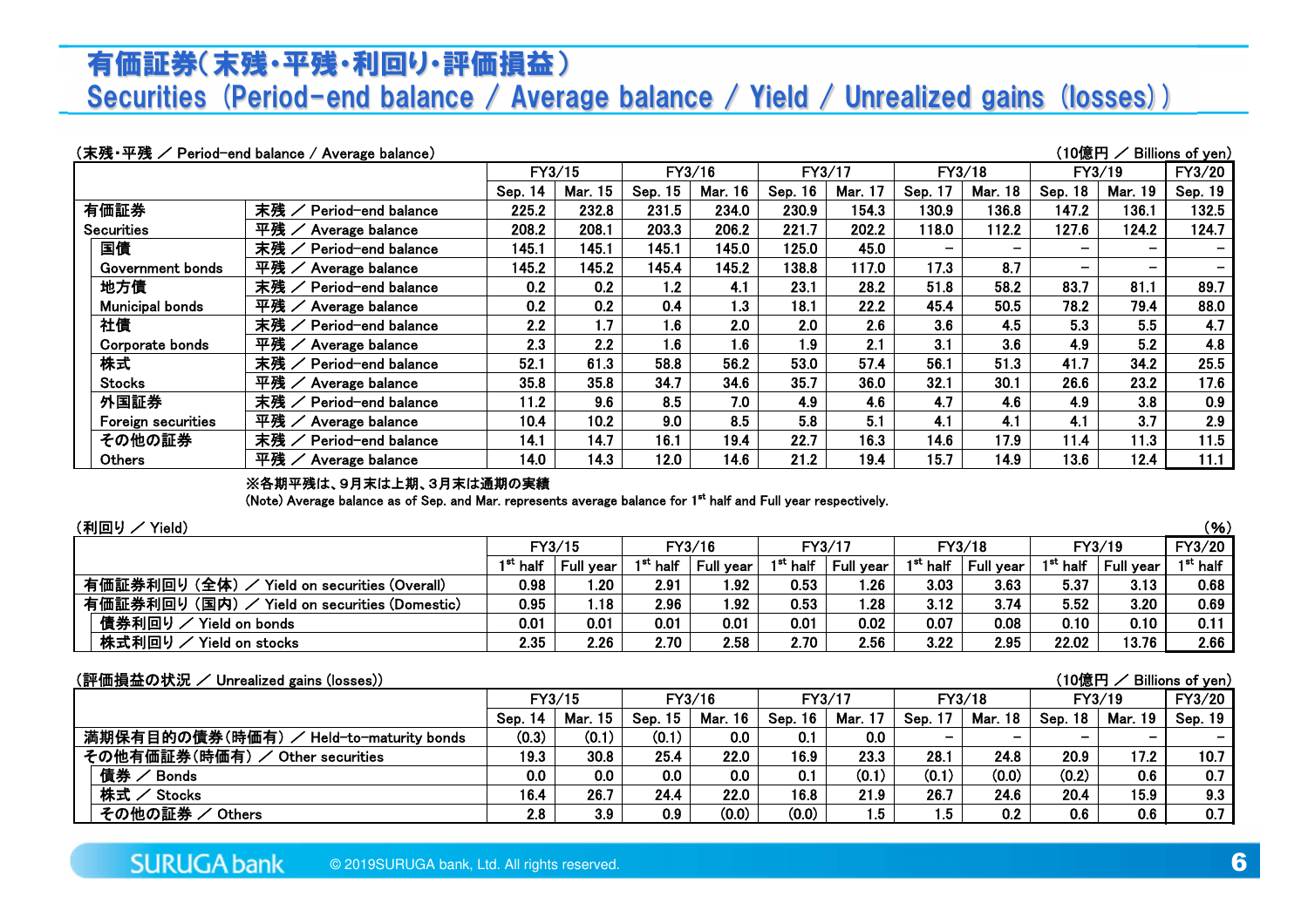# 個人預り資産(末残)Individual deposit assets (Period-end balance)

| $(10$ 億円 / Billions of yen) |  |  |  |  |  |
|-----------------------------|--|--|--|--|--|
|-----------------------------|--|--|--|--|--|

|                                                                                                         | (10億円 /<br>Billions of yen) |         |                  |         |         |         |         |         |         |         |         |
|---------------------------------------------------------------------------------------------------------|-----------------------------|---------|------------------|---------|---------|---------|---------|---------|---------|---------|---------|
|                                                                                                         | FY3/15                      |         | FY3/16<br>FY3/17 |         |         |         | FY3/18  |         | FY3/19  |         | FY3/20  |
|                                                                                                         | Sep. 14                     | Mar. 15 | Sep. 15          | Mar. 16 | Sep. 16 | Mar. 17 | Sep. 17 | Mar. 18 | Sep. 18 | Mar. 19 | Sep. 19 |
| 投資信託<br><b>Mutual funds</b>                                                                             | 125.4                       | 134.3   | 122.0            | 119.4   | 110.6   | 107.9   | 104.4   | 93.6    | 88.1    | 80.4    | 76.7    |
| 個人年金保険<br>Personal pension plans                                                                        | 81.3                        | 71.0    | 63.2             | 56.4    | 51.4    | 43.7    | 38.0    | 35.6    | 33.3    | 25.4    | 23.3    |
| 一時払終身保険<br>Single premium life insurance                                                                | 13.5                        | 14.2    | 14.9             | 14.9    | 14.6    | 14.2    | 14.7    | 15.2    | 15.4    | 15.3    | 15.1    |
| 国債等保護預り<br><b>Public bonds</b>                                                                          | 27.1                        | 22.3    | 17.0             | 14.1    | 11.8    | 10.2    | 9.2     | 8.8     | 8.4     | 8.3     | 7.8     |
| 外貨預金<br>Foreign currency deposits                                                                       | 8.6                         | 7.1     | 6.4              | 6.3     | 6.2     | 6.3     | 6.3     | 5.9     | 4.8     | 4.1     | 3.9     |
| 投資性商品 (A)<br>Investment products (A)                                                                    | 256.1                       | 249.0   | 223.7            | 211.4   | 194.8   | 182.6   | 172.8   | 159.3   | 150.2   | 133.6   | 127.2   |
| 個人預金(円貨)<br>Individual deposits (Yen)                                                                   | 2,812.7                     | 2,882.2 | 2,977.2          | 3.079.5 | 3.128.5 | 3.184.4 | 3,201.8 | 3.185.9 | 2.738.4 | 2,501.6 | 2,452.1 |
| 個人預り資産合計 (B)<br>Total individual deposit assets (B)                                                     | 3,068.9                     | 3,131.3 | 3,201.0          | 3,291.0 | 3,323.3 | 3,367.1 | 3,374.7 | 3,345.2 | 2,888.7 | 2,635.2 | 2,579.3 |
| 投資性商品比率 (A) ÷ (B)<br>The ratio of Investment products to<br>Total individual deposit assets $(A) / (B)$ | 8.3%                        | 7.9%    | 6.9%             | 6.4%    | 5.8%    | 5.4%    | 5.1%    | 4.7%    | 5.2%    | 5.0%    | 4.9%    |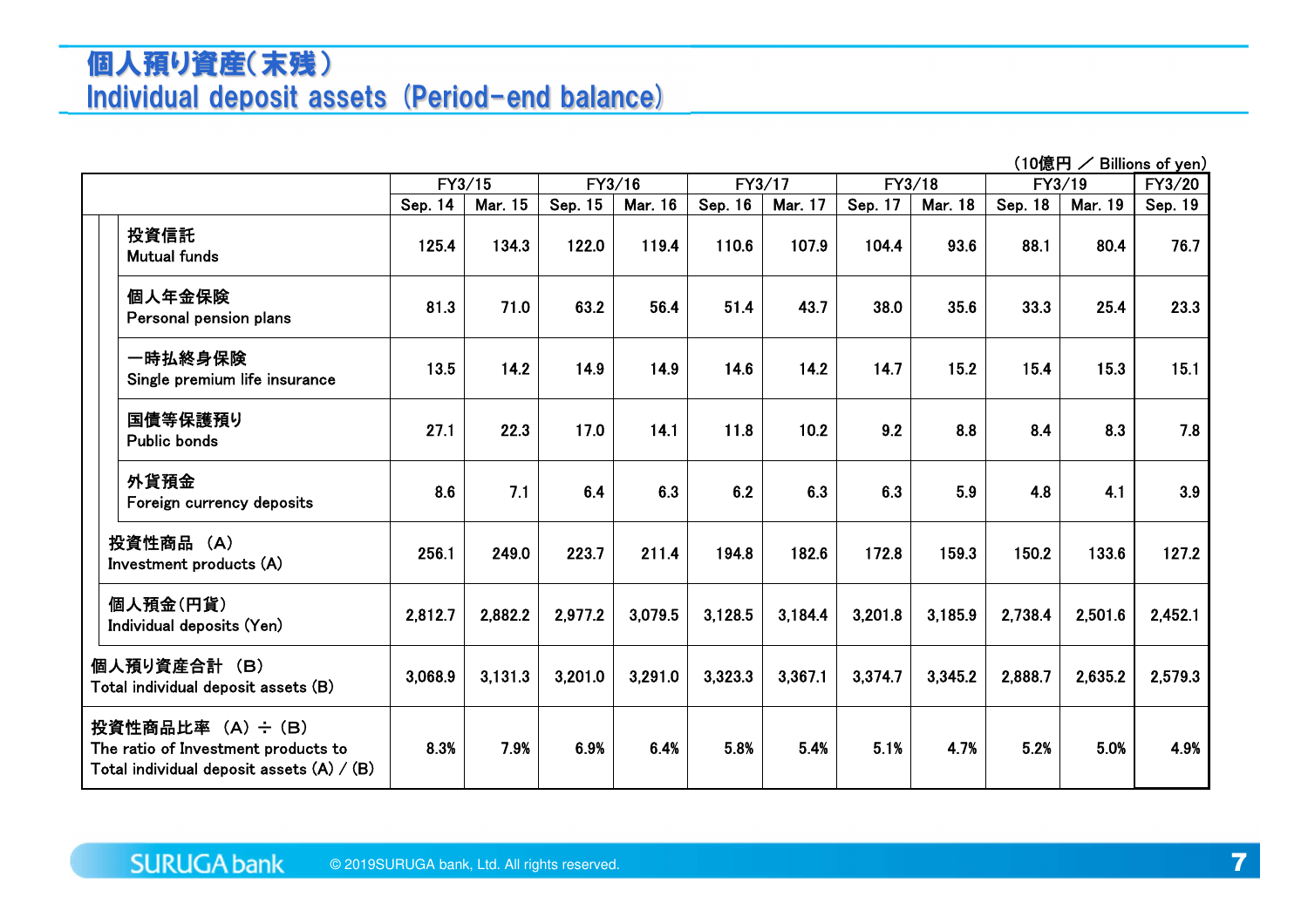### 利ざや(全体・国内)・経営指標・従業員数・店舗数Interest margins (Overall / Domestic) / Management indices / Number of employees and branches

### <u>(利ざや(全体) /</u>

| (利ざや(全体)<br>(96)<br>Interest margins (Overall))               |                   |                  |            |           |                      |           |                      |                  |            |                  |            |
|---------------------------------------------------------------|-------------------|------------------|------------|-----------|----------------------|-----------|----------------------|------------------|------------|------------------|------------|
|                                                               |                   | FY3/15           | FY3/16     |           | FY3/17               |           | FY3/18               |                  | FY3/19     |                  | FY3/20     |
|                                                               | $1^{\rm st}$ half | <b>Full year</b> | $1st$ half | Full year | 1 <sup>st</sup> half | Full year | 1 <sup>st</sup> half | <b>Full year</b> | $1st$ half | <b>Full year</b> | $1st$ half |
| 資金運用利回り<br>Return on investments                              | 2.59              | 2.65             | 2.72       | 2.70      | 2.73                 | 2.81      | 2.89                 | 2.93             | 2.82       | 2.84             | 2.71       |
| 貸出金利回り<br><b>Yield on loans</b>                               | 3.44              | 3.49             | 3.52       | 3.56      | 3.59                 | 3.62      | 3.58                 | 3.61             | 3.36       | 3.32             | 3.21       |
| 有価証券利回り<br>Yield on securities                                | 0.98              | 1.20             | 2.91       | 1.92      | 0.53                 | 1.26      | 3.03                 | 3.63             | 5.37       | 3.13             | 0.68       |
| 資金調達原価 / Yield on interest bearing liabilities                | 1.32              | 1.30             | 1.27       | 1.26      | 1.30                 | 1.27      | 1.27                 | 1.24             | 1.31       | 1.39             | 1.50       |
| 預金等利回り / Yield on deposits                                    | 0.10              | 0.10             | 0.10       | 0.11      | 0.10                 | 0.10      | 0.09                 | 0.08             | 0.05       | 0.04             | 0.03       |
| 経費率 / Expense ratio                                           | 1.22              | 1.19             | 1.16       | 1.14      | 1.19                 | 1.16      | 1.17                 | 1.15             | 1.25       | 1.33             | 1.45       |
| 預貸金利ざや /<br>Loan-deposit margin (after deduction of expenses) | 2.11              | 2.19             | 2.25       | 2.30      | 2.29                 | 2.35      | 2.31                 | 2.37             | 2.06       | 1.93             | 1.72       |
| 総資金利ざや / Net interest margin                                  | l.26              | 1.35             | 1.44       | 1.43      | 1.42                 | .54       | 1.62                 | 1.68             | 1.51       | 1.45             | 1.21       |
|                                                               |                   |                  |            |           |                      |           |                      |                  |            |                  |            |

### <u>(利ざや(国内) /</u>

| (利ざや(国内) / Interest margins (Domestic))<br>(96)               |                  |           |            |           |                   |                  |            |                  |            |           |            |
|---------------------------------------------------------------|------------------|-----------|------------|-----------|-------------------|------------------|------------|------------------|------------|-----------|------------|
|                                                               |                  | FY3/15    | FY3/16     |           | FY3/17            |                  | FY3/18     |                  | FY3/19     |           | FY3/20     |
|                                                               | $1st$ half       | Full year | $1st$ half | Full year | $1^{\rm st}$ half | <b>Full year</b> | $1st$ half | <b>Full year</b> | $1st$ half | Full year | $1st$ half |
| 資金運用利回り<br>Return on investments                              | 2.60             | 2.66      | 2.72       | 2.70      | 2.73              | 2.81             | 2.88       | 2.92             | 2.81       | 2.83      | 2.70       |
| 貸出金利回りノ<br>Yield on loans                                     | 3.46             | 3.51      | 3.54       | 3.57      | 3.59              | 3.62             | 3.58       | 3.61             | 3.36       | 3.32      | 3.21       |
| 有価証券利回り<br>Yield on securities                                | 0.95             | 1.18      | 2.96       | 1.92      | 0.53              | 1.28             | 3.12       | 3.74             | 5.52       | 3.20      | 0.69       |
| 資金調達原価 /<br>Yield on interest bearing liabilities             | $\overline{29}$  | 1.27      | 24. ا      | 1.22      | 26. ا             | 1.23             | l.22       | 1.20             | 1.26       | 1.34      | 1.44       |
| 預金等利回り / Yield on deposits                                    | 0.09             | 0.10      | 0.10       | 0.10      | 0.10              | 0.09             | 0.08       | 0.07             | 0.05       | 0.04      | 0.03       |
| 経費率 / Expense ratio                                           | .23              | 1.20      | 1.17       | 1.15      | 1.18              | 1.14             | 1.15       | 1.13             | 1.21       | 1.29      | 1.40       |
| 預貸金利ざや /<br>Loan-deposit margin (after deduction of expenses) | 2.13             | 2.20      | 2.25       | 2.31      | 2.31              | 2.38             | 2.34       | 2.40             | 2.09       | 1.97      | 1.76       |
| 総資金利ざや / Net interest margin                                  | .30 <sub>1</sub> | 1.39      | 1.48       | 1.47      | 1.46              | 1.58             | .66        | 1.72             | 1.55       | 1.49      | 1.25       |
|                                                               |                  |           |            |           |                   |                  |            |                  |            |           |            |

### <u>(経営指標 / Management indices)</u><br>-

|                                 | FY3/15     |                  | FY3/16               |                  | FY3/17            |           | FY3/18               |                  | FY3/19     |                  | <b>FY3/20</b> |
|---------------------------------|------------|------------------|----------------------|------------------|-------------------|-----------|----------------------|------------------|------------|------------------|---------------|
|                                 | $1st$ half | <b>Full year</b> | 1 <sup>st</sup> half | <b>Full year</b> | $1^{\rm st}$ half | Full year | 1 <sup>st</sup> half | <b>Full year</b> | $1st$ half | <b>Full year</b> | $1st$ half    |
| <b>OHR</b>                      | 48.5%      | 45.8%            | 43.7%                | 43.6%            | 44.7%             | 42.6%     | 41.7%                | 40.5%            | 44.1%      | 46.8%            | 52.8%         |
| EPS ( $H$ /<br>(Unit: yen)      | 63.27      | 135.63           | 78.17                | 152.28           | 82.55             | 180.22    | 88.41                | 22.55            | (424.26)   | (418.80)         | 67.50         |
| ROA (純利益ベース / Net income basis) | 0.73%      | 0.78%            | 0.86%                | 0.82%            | 0.87%             | 0.95%     | 0.92%                | 0.11%            | (4.71%)    | (2.50%)          | 0.93%         |
| ROE (純利益ベース / Net income basis) | 12.91%     | 13.92%           | 14.23%               | 14.12%           | 13.78%            | 15.14%    | 13.03%               | .67%             | (61.10%)   | (30.62%)         | 14.45%        |
|                                 |            |                  |                      |                  |                   |           |                      |                  |            |                  |               |

### <u>(従業員数・店舗数 / Number of employees and branches)</u>

|                                               | FY3/15  |            | FY3/16     |         | FY3/17     |        | FY3/18         |              | FY3/19     |         | FY3/20  |
|-----------------------------------------------|---------|------------|------------|---------|------------|--------|----------------|--------------|------------|---------|---------|
|                                               | Sep. 14 | 15<br>Mar. | 15<br>Sep. | Mar. 16 | 16<br>Sep. | Mar. 1 | - -<br>Sep. 1. | Mar.<br>. 18 | 18<br>Sep. | Mar. 19 | Sep. 19 |
| 従業員数(<br>Number of employees (Unit: persons)  | .605    | .577       | .584       | .567    | .566       | .531   | .536           | ,484         | 1,514      | .495    | 1,497   |
| 店舗数(店)<br>Number of branches (Unit: branches) | 130     | 131        | 133        | 132     | 133        | 133    | 132            | 132          | 132        | 131     | 130     |
|                                               |         |            |            |         |            |        |                |              |            |         |         |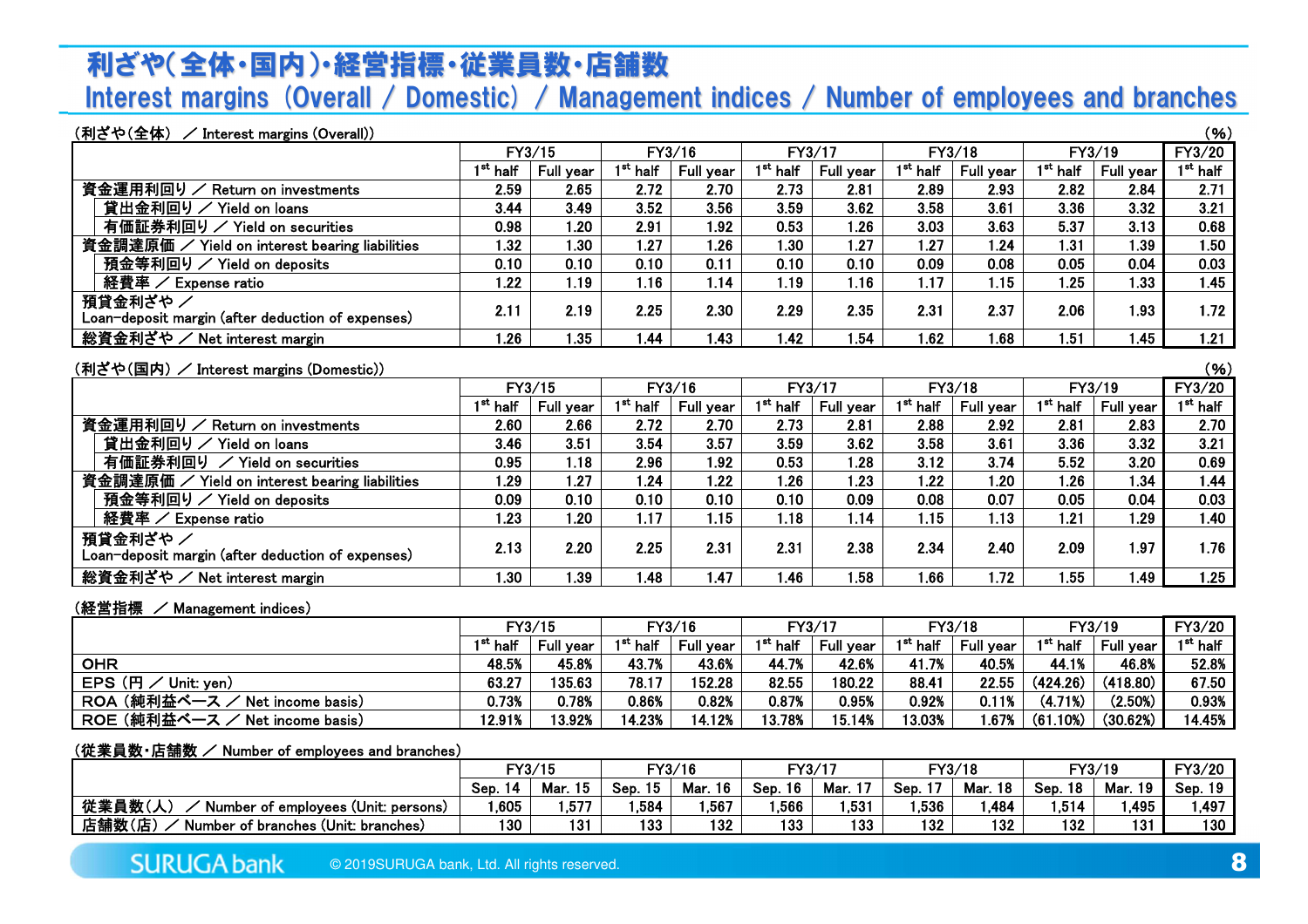| (10億円 / Billions of yen) |                                                  |            |                          |            |           |                                 |                 |                      |           |            |               |            |
|--------------------------|--------------------------------------------------|------------|--------------------------|------------|-----------|---------------------------------|-----------------|----------------------|-----------|------------|---------------|------------|
|                          |                                                  |            | FY3/15                   | FY3/16     |           |                                 | FY3/17          |                      | FY3/18    | FY3/19     | <b>FY3/20</b> |            |
|                          |                                                  | $1st$ half | Full year                | $1st$ half | Full year | $\overline{1}^{\text{st}}$ half | Full year       | $1st$ half           | Full year | $1st$ half | Full year     | $1st$ half |
|                          | 一般貸倒引当金繰入額                                       | -          | -                        |            |           | (0.1)                           | -               | 0.0                  | 46.4      | 26.8       | 26.7          | 1.6        |
|                          | Provision for general allowance for loan losses  |            |                          |            |           |                                 |                 |                      |           |            |               |            |
|                          | 貸出金償却                                            | 0.9        | 2.2                      | 0.9        | 2.9       | 1.2                             | 7.1             | 1.8                  | 3.8       | 1.9        | 2.6           | 0.3        |
|                          | Write-off of loans                               |            |                          |            |           |                                 |                 |                      |           |            |               |            |
|                          | 個別貸倒引当金繰入額                                       | Ξ.         | $\overline{\phantom{0}}$ | -          |           | 0.6                             | $\qquad \qquad$ | 0.7                  | 12.2      | 90.3       | 105.4         | 4.2        |
|                          | Provision for specific allowance for loan losses |            |                          |            |           |                                 |                 |                      |           |            |               |            |
|                          | 延滞債権等売却損                                         | 0.8        | 2.0                      | 1.5        | 2.7       | 1.2                             | 1.9             | 1.0                  | 2.7       | 1.0        | 2.2           | 0.4        |
|                          | Losses on sales of delinguent loans              |            |                          |            |           |                                 |                 |                      |           |            |               |            |
|                          | 偶発損失引当金繰入額                                       | (0.1)      | (0.0)                    | 0.0        | 0.0       | 0.0                             | 0.0             | 0.0                  | 0.0       | (0.0)      | 0.0           | (0.0)      |
|                          | Provision for allowance for contingent losses    |            |                          |            |           |                                 |                 |                      |           |            |               |            |
|                          | 貸倒引当金戻入益 (△)                                     | 1.3        | 2.4                      | 0.5        | 0.6       | -                               | 2.5             | -                    | -         |            |               |            |
|                          | Reversal of allowance for loan losses $(-)$      |            |                          |            |           |                                 |                 |                      |           |            |               |            |
|                          | 与信費用                                             | 0.4        | 1.7                      | 2.0        | 5.0       | 2.9                             | 6.5             | 3.7                  | 65.3      | 120.1      | 137.0         | 6.6        |
|                          | Net credit costs                                 |            |                          |            |           |                                 |                 |                      |           |            |               |            |
|                          | 与信費用比率 (年率換算)                                    | 0.03%      | 0.05%                    | 0.13%      | 0.16%     | 0.18%                           | 0.20%           | 0.23%                | 2.02%     | 7.64%      | 4.48%         | 0.48%      |
|                          | Net credit costs ratio (annualized)              |            |                          |            |           |                                 |                 |                      |           |            |               |            |
|                          | 償却債権取立益 (△)                                      | 0.2        | 0.7                      | 0.2        | 0.6       | 0.5                             | 1.0             | 0.4                  | 1.3       | 0.5        | 0.7           | 0.2        |
|                          | Recoveries on written-off claims (-)             |            |                          |            |           |                                 |                 |                      |           |            |               |            |
|                          | 実質与信費用                                           | 0.1        | 0.9                      | 1.7        | 4.4       | 2.3                             | 5.5             | 3.2                  | 64.0      | 119.6      | 136.3         | 6.3        |
|                          | Actual credit costs                              |            |                          |            |           |                                 |                 |                      |           |            |               |            |
|                          | 実質与信費用比率 (年率換算)                                  | 0.01%      | 0.03%                    | 0.11%      | 0.14%     | 0.15%                           | 0.17%           | 0.20%                | 1.98%     | 7.61%      | 4.46%         | 0.46%      |
|                          | Actual credit costs ratio (annualized)           |            |                          |            |           |                                 |                 |                      |           |            |               |            |
|                          |                                                  |            | FY3/15                   | FY3/16     |           |                                 | FY3/17          |                      | FY3/18    | FY3/19     |               | FY3/20     |
|                          |                                                  | $1st$ half | Full year                | $1st$ half | Full year | $1st$ half                      | Full year       | 1 <sup>st</sup> half | Full year | $1st$ half | Full year     | $1st$ half |
|                          | 貸出金平残                                            |            |                          |            |           |                                 |                 |                      |           |            |               |            |
|                          | Average loan balance                             | 2,846.2    | 2,883.8                  | 2,964.7    | 3,004.0   | 3,105.1                         | 3,136.0         | 3,223.1              | 3,229.7   | 3,134.8    | 3,054.7       | 2,739.3    |
|                          |                                                  |            |                          |            |           |                                 |                 |                      |           |            |               |            |

与信費用比率=与信費用/貸出金平残 / Net credit costs ratio = Net credit costs / Average loan balance 与信費用比率=与信費用/貸出金平残 / Net credit costs ratio = Net credit costs/Average loan balance<br>実質与信費用比率=実質与信費用/貸出金平残 / Actual credit costs ratio = Actual credit costs/Averag

残 / Actual credit costs ratio = Actual credit costs / Average loan balance<br>/ Actual credit costs = Net credit costs = Pecoveries on written-off claims

実質与信費用=与信費用一償却債権取立益 / Actual credit costs = Net credit costs − Recoveries on written−off claims<br>.

 $(100 - 100)$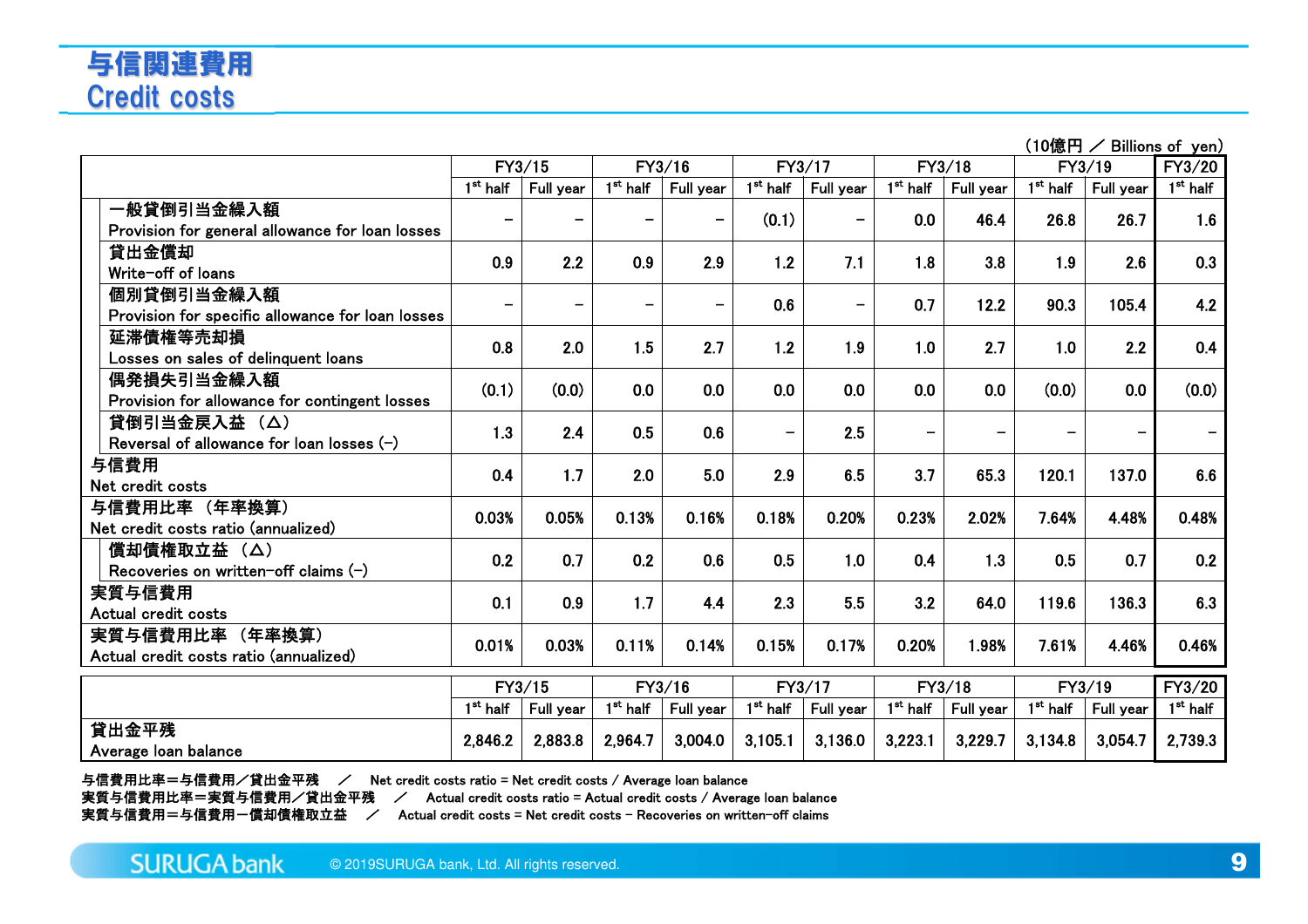## 自己資本比率 / Capital adequacy ratio

## 国内基準 / Domestic standard<br>-

| (連結 /<br>(10億円<br>Billions of yen)<br>Consolidated) |         |                |         |         |         |         |         |                |         |                |         |  |  |
|-----------------------------------------------------|---------|----------------|---------|---------|---------|---------|---------|----------------|---------|----------------|---------|--|--|
|                                                     |         | FY3/15         | FY3/16  |         | FY3/17  |         | FY3/18  |                | FY3/19  |                | FY3/20  |  |  |
|                                                     | Sep. 14 | <b>Mar. 15</b> | Sep. 15 | Mar. 16 | Sep. 16 | Mar. 17 | Sep. 17 | <b>Mar. 18</b> | Sep. 18 | <b>Mar. 19</b> | Sep. 19 |  |  |
| 自己資本比率                                              | 11.62%  | 11.69%         | 12.25%  | 11.67%  | 12.37%  | 12.17%  | 12.93%  | 12.22%         | 8.64%   | 8.90%          | 9.33%   |  |  |
| Capital adequacy ratio                              |         |                |         |         |         |         |         |                |         |                |         |  |  |
| 自己資本                                                | 262.6   | 272.8          | 289.4   | 286.0   | 303.4   | 315.8   | 335.1   | 331.0          | 223.1   | 220.0          | 235.7   |  |  |
| Own capital (Core capital)                          |         |                |         |         |         |         |         |                |         |                |         |  |  |
| 控除項目(調整項目)                                          | 2.3     | 6.9            | 6.9     | 11.3    | 11.1    | 16.3    | 16.6    | 22.4           | 27.8    | 36.1           | 36.8    |  |  |
| Regulatory adjustments $(-)$                        |         |                |         |         |         |         |         |                |         |                |         |  |  |
| リスク・アセット等                                           |         |                |         |         |         |         |         |                |         |                |         |  |  |
| Risk-weighted assets                                | 2,260.0 | 2,332.5        | 2,362.2 | 2,449.0 | 2,452.1 | 2,594.6 | 2,590.3 | 2.708.0        | 2,580.1 | 2,470.8        | 2,524.0 |  |  |

### (単体 / Non-consolidated)

| (単体 /<br>Non-consolidated)   |         |                |            |         |         |         |         |                | (10億円   |                | Billions of yen) |
|------------------------------|---------|----------------|------------|---------|---------|---------|---------|----------------|---------|----------------|------------------|
|                              | FY3/15  |                | FY3/16     |         | FY3/17  |         | FY3/18  |                | FY3/19  |                | FY3/20           |
|                              | Sep. 14 | <b>Mar. 15</b> | 15<br>Sep. | Mar. 16 | Sep. 16 | Mar. 17 | Sep. 17 | <b>Mar. 18</b> | Sep. 18 | <b>Mar. 19</b> | Sep. 19          |
| 自己資本比率                       | 11.53%  | 11.59%         | 12.15%     | 11.56%  | 12.22%  | 11.96%  | 12.70%  | 12.15%         | 8.65%   | 8.80%          | 9.23%            |
| Capital adequacy ratio       |         |                |            |         |         |         |         |                |         |                |                  |
| 自己資本                         | 257.6   | 267.2          | 283.1      | 279.2   | 295.9   | 307.2   | 325.5   | 324.7          | 219.7   | 213.7          | 228.9            |
| Own capital (Core capital)   |         |                |            |         |         |         |         |                |         |                |                  |
| 控除項目(調整項目)                   | 0.0     | 4.0            | 4.1        | 8.5     | 8.5     | 13.9    | 13.9    | 18.5           | 23.7    | 29.5           | 30.8             |
| Regulatory adjustments $(-)$ |         |                |            |         |         |         |         |                |         |                |                  |
| リスク・アセット等                    | 2,234.4 | 2,305.2        | 2,329.2    | 2,415.1 | 2,421.1 | 2,567.4 | 2,562.0 | 2,671.1        | 2,538.0 | 2,427.0        | 2,479.6          |
| Risk-weighted assets         |         |                |            |         |         |         |         |                |         |                |                  |

※自己資本比率は、「銀行法第14条の2の規定に基づき、銀行がその保有する資産等に照らし自己資本の充実の状況が適当であるかどうかを判断するための基準(平成18年金融庁告示第19号)」に基づき算出しております。なお、当社は国内基準にて開示しております。

 (Note) Capital adequacy ratio is computed using the method stipulated in the "Standards for a bank to examine the status of capital adequacy in consideration of assets held by it pursuant to the Article 14-2 of the Banking Act" (Notification No. 19 issued by the Japanese Financial Services Agency in 2006). The company has applied domestic standard.

### ※バーゼルⅢを踏まえた新国内基準により算出しております。

(Note) Capital adequacy ratio has been calculated in accordance with the new domestic standard based on "Basel  ${\rm I\!I\!I}$ ".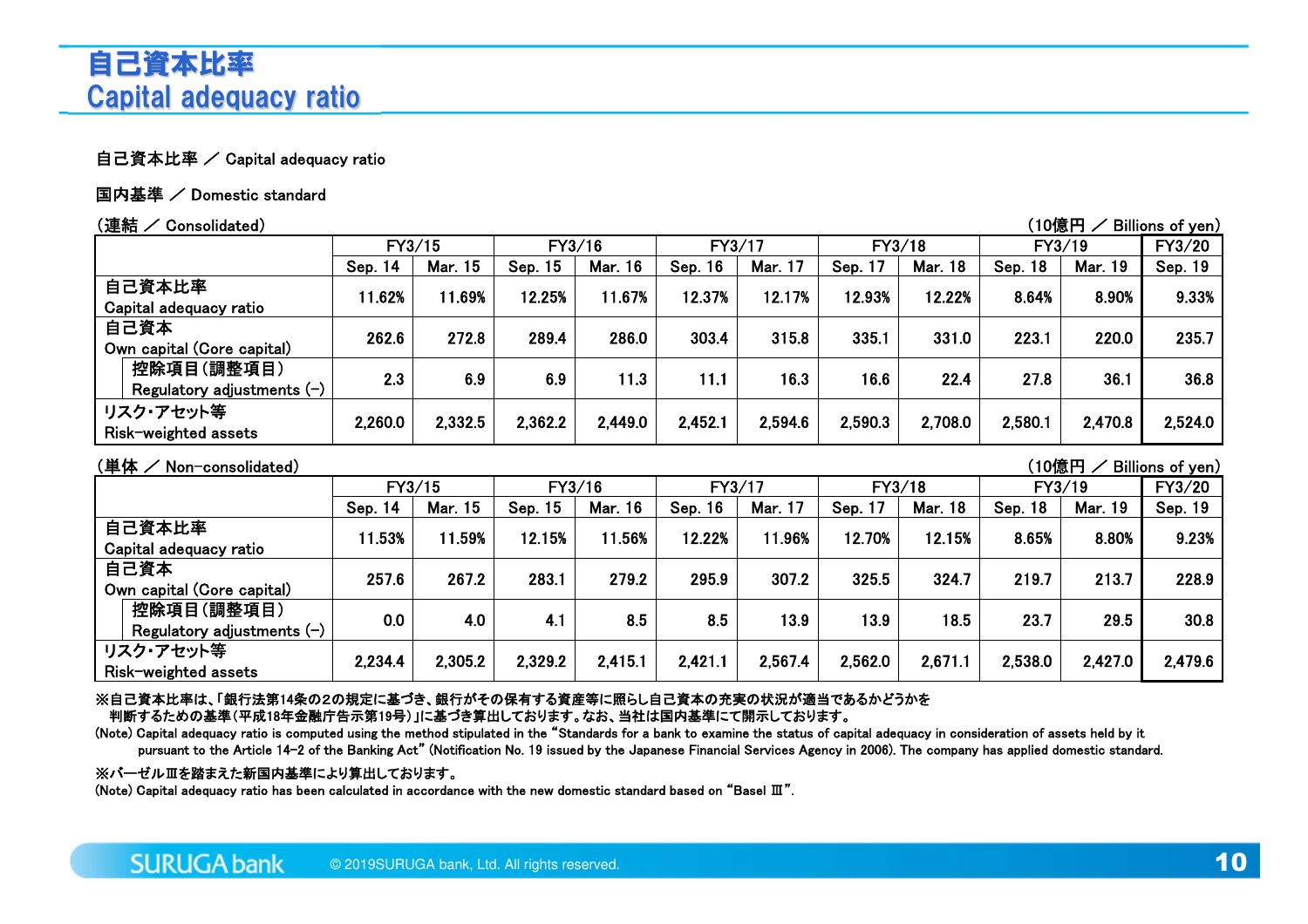# グループ会社の業績Summary of financial results of subsidiaries and affiliates

(10億円  $\angle$  Billions of yen) 会社名 Company name主要業務 Main businesss 1H, FY3/20 前年同期比<br> YoY change  $\frac{YoY}{0.0}$ スルガスタッフサービス(株) Suruga Staff Service Co., Ltd. 人材派遣業務**Staffing** 経常収益 / Ordinary income 0.1 0.0<br>経営利益 / Ordinary profit 0.0 0.0 経常利益 / Ordinary profit 0.0 0.0<br>中間純利益 / Net income 0.0 0.0 中間純利益 / Net income 0.0 0.0<br>経営収益 / Ordinany income 1.8 (0.3) ダイレクトワン(株) DIRECTONE Co., Ltd.貸金業務・保証業務 Money lending and Credit guarantee経常収益 / Ordinary income 1.8 (0.3)<br>経営利益 / Ordinary profit 0.1 (0.7) 経常利益 / Ordinary profit 0.1 (0.7)<br>中間純利益 / Net income 0.1 (0.4) 中間純利益 / Net income 0.1 (0.4)<br>経営収益 / Ordinany income 0.6 0.1 ライフ ナビ パートナーズ(株)<br>Life NAV/LDAPTNEPS Co. Li Life NAVI PARTNERS Co., Ltd. 保険募集業務 Insurance policy solicitation経常収益 / Ordinary income 0.6 0.1<br>経営利益 / Ordinary profit (0.1) 0.1 経常利益 / Ordinary profit (0.1) 0.1<br>中間純利益 / Net income (0.2) 0.0 中間純利益 / Net income (0.2) 0.0<br>経営収益 / Ordinary income 0.7 0.0 SDP(株) SDP Co., Ltd. 住宅ローン等の保証業務 Guarantee of mortgage loans, etc.経常収益 / Ordinary income 0.7 0.0<br>経営利益 / Ordinary profit 0.3 0.1 経常利益 / Ordinary profit 0.3 0.1 中間純利益 / Net income 0.2 0.1<br>経営収益 / Ordinary income 0.1 0.0 (株)エイ・ピー・アイA・P・I印刷・製本業務、梱包・発送業務 Printing, Bookbinding, Packing and Shipping経常収益 / Ordinary income 0.1 0.0<br>経営利益 / Ordinary profit 0.0 0.0 経常利益 / Ordinary profit 0.0 0.0<br>中間純利益 / Net income 0.0 0.0 中間純利益 / Net income 中間純利益 / Net income 0.0 0.0<br>経常収益 / Ordinary income 0.5 0.1<br>経営利益 / Ordinary profit 0.1 0.0 スルガカード(株) Suruga Card Co., Ltd.クレジットカード業務 Credit card services経常利益 / Ordinary profit 0.1 0.0<br>中間純刮益 / Net income 0.0 0.0 中間純利益 / Net income 中間純利益 / Net income 0.0 0.0<br>経常収益 / Ordinary income 3.2 (0.4)<br>経営利益 / Ordinary profit 0.1 (0.1) スルガ・キャピタル(株) Suruga Capital Co., Ltd.リース業務、保証業務 Leasing and Credit guarantee経常利益 / Ordinary profit 0.1 (0.1)<br>中間純利益 / Net income 0.0 (0.1) 中間純利益 / Net income 0.0 (0.1)<br>経営収益 / Ordinany income 0.4 0.0 スルガコンピューターサービス(株) Suruga Computer Service Co., Ltd.事務処理代行業務・システム開発業務 Clerical agency services and System engineering経常収益 / Ordinary income 0.4 0.0<br>経営利益 / Ordinary profit 0.0 0.0 経常利益 / Ordinary profit 0.0 0.0<br>中間純利益 / Net income 0.0 0.0 中間純利益 / Net income 0.0 0.0<br>経営収益 / Ordinary income 0.5 0.0 中部債権回収(株) CHUBU SERVICER Co., Ltd. 債権管理回収業務Servicer経常収益 / Ordinary income 0.5 0.0<br>経営利益 / Ordinary profit 0.0 0.0 経常利益 / Ordinary profit 0.0 0.0<br>中間純刮苎 / Net income 0.0 0.0 中間純利益 / Net income 0.0 0.0<br>経営収益 / Ordinany income 8.2 (0.6) 合 計<br>Total Total経常収益 / Ordinary income 8.2 (0.6)<br>経営利益 / Ordinary profit 0.5 (0.8) 経常利益 / Ordinary profit 0.5 (0.8)<br>中間純利益 / Net income 0.2 (0.5) 中間純利益 / Net income 0.2 (0.5)

## 持分法適用関連会社 / Equity-method accounted affiliates

| $(1 +$<br>SDPセ'<br>, , , ,                 | 田牟仁丵致<br>□ 爭務処埋f\,              | 経常収益<br>Ordinary income | 0.4 | (0.2) |
|--------------------------------------------|---------------------------------|-------------------------|-----|-------|
| . Т⁄Г•                                     | 未伪                              | 経常利益<br>Ordinary profit | 0.0 | 0.0   |
| , SDP C<br>′ enterذ<br>Ltd.<br><b>Co.,</b> | <b>Clerical agency services</b> | 中間純利益<br>Net income     | 0.0 | 0.0   |
|                                            |                                 |                         |     |       |